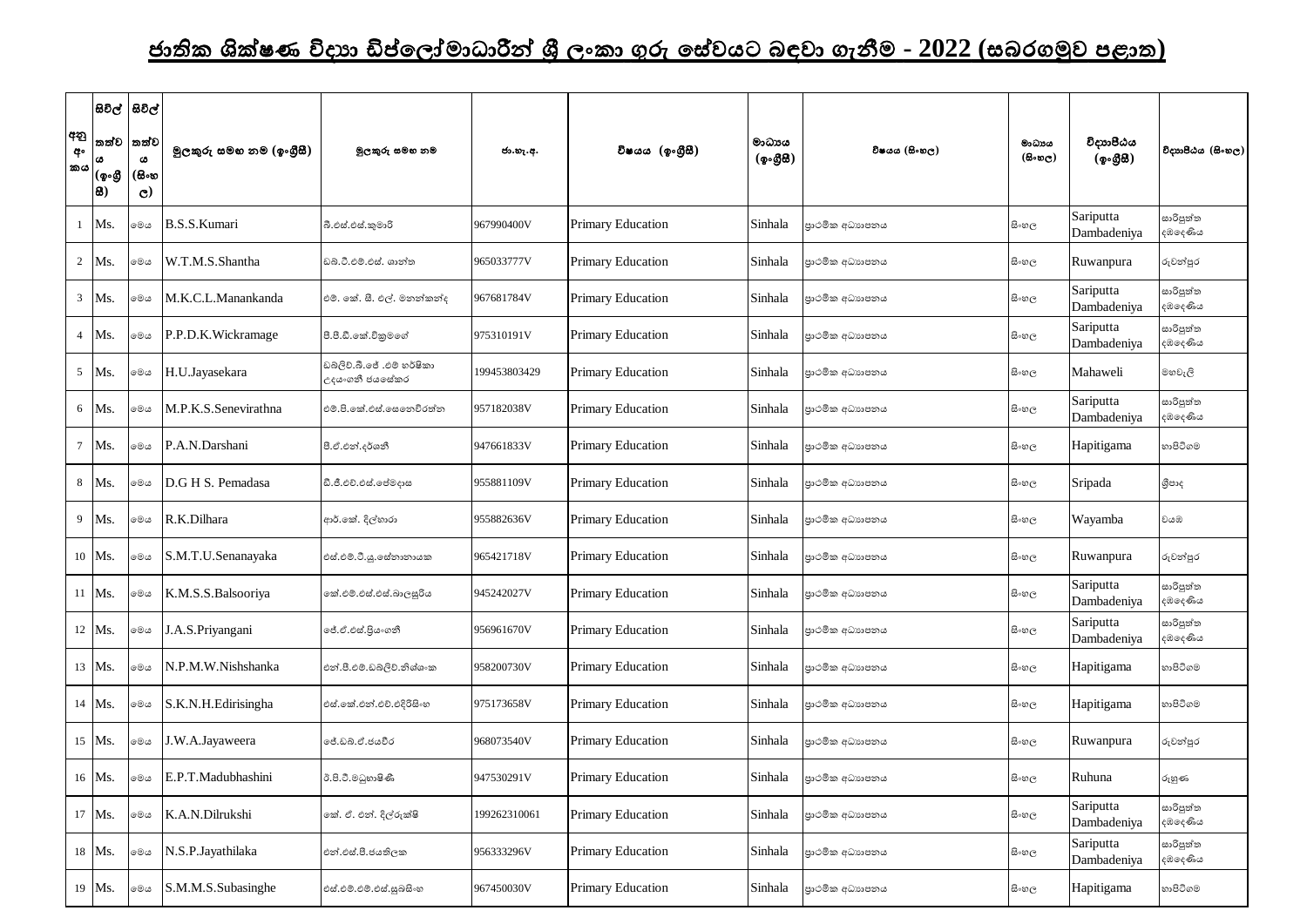|                  |               | සිවිල්  සිවිල්        |                          |                                      |              |                          |                                                  |                 |                                      |                          |                      |
|------------------|---------------|-----------------------|--------------------------|--------------------------------------|--------------|--------------------------|--------------------------------------------------|-----------------|--------------------------------------|--------------------------|----------------------|
| අනු<br>අං<br> කය |               | තත්ව  තත්ව<br>ω       | මූලකුරු සමහ නම (ඉංගුීසී) | මූලකුරු සමහ නම                       | ජා.හැ.අ.     | විෂයය (ඉංගීුසි)          | මාධායය<br>$(\phi \circ \mathcal{B} \mathcal{B})$ | විෂයය (සිංහල)   | මාධායය<br>$(B \circ \circledcirc_C)$ | විදාහපීඨය<br>(ඉංගීසී)    | විදාහපීඨය (සිංහල)    |
|                  | (ඉංගී<br> සි) | (සිංහ<br>$\mathbf{C}$ |                          |                                      |              |                          |                                                  |                 |                                      |                          |                      |
|                  | 20   Ms.      | මෙය                   | N.T. Amaraweera          | එන්.ටී.අමරවීර                        | 968051059V   | <b>Primary Education</b> | Sinhala                                          | පාථමික අධාහපනය  | සිංහල                                | Hapitigama               | හාපිටිගම             |
|                  | 21   Ms.      | මෙය                   | W.A.N.S.Nishshanka       | ඩබ්ලිව්.ඒ.එන්.එස්.නිශ්ශංක            | 199652402481 | <b>Primary Education</b> | Sinhala                                          | පාථමික අධාහපනය  | සිංහල                                | Hapitigama               | හාපිටිගම             |
|                  | 22 Ms.        | මෙය                   | M.N.M.Dayarathna         | එම්.එන්.එම්.දයාරත්න                  | 967322792V   | <b>Primary Education</b> | Sinhala                                          | පාථමික අධාහපනය  | සිංහල                                | Wayamba                  | වයඹ                  |
|                  | 23   Ms.      | මෙය                   | M.K.T.Kaushalya          | එම්.කේ.ටී.කෞශලාන                     | 968160842V   | <b>Primary Education</b> | Sinhala                                          | පාථමික අධාහපනය  | සි∘හල                                | Ruwanpura                | රුවන්පුර             |
|                  | 24 Ms.        | මෙය                   | M.S.C.Premarathna        | එම්. එස්. සී. ලේමරත්න.               | 957990398V   | <b>Primary Education</b> | Sinhala                                          | පාථමික අධාහපනය  | සි∘හල                                | Ruwanpura                | රුවන්පුර             |
|                  | 25 Ms.        | මෙය                   | B.W.C.R.Kumari           | බී.ඩබ්ලිව්.චතුරි රුවන් කුමරි         | 967770655V   | <b>Primary Education</b> | Sinhala                                          | පාථමික අධාහපනය  | සි∘හල                                | Ruwanpura                | රුවන්පුර             |
|                  | 26   Ms.      | මෙය                   | E.H.D.J.C.Hettiarachchi  | ඊ.එච්.ඩී.ජේ. චතුරිකා<br>හෙට්ටිආරච්චි | 965541420V   | <b>Primary Education</b> | Sinhala                                          | පාථමික අධාහපනය  | සි∘හල                                | Maharagama               | මහරගම                |
|                  | 27 Ms.        | මෙල                   | K.M.G.D.P.Koswaththa     | කේ.එම්.ජී.ඩී.පී කොස්වත්ත             | 946491683V   | <b>Primary Education</b> | Sinhala                                          | පාථමික අධාහපනය  | සි∘හල                                | Mahaweli                 | මහවැලි               |
|                  | 28   Ms.      | මෙය                   | G.G.G.Rukanthi           | ජී.ජී. ගීතිකා රූකාන්ති               | 966802006V   | <b>Primary Education</b> | Sinhala                                          | පාථමික අධාහපනය  | සි∘හල                                | Mahaweli                 | මහවැලි               |
|                  | 29   Ms.      | මෙය                   | W.M.U.Sewwandi           | ඩබ්ලිව්.එම්.යූ.සෙව්වන්දි             | 957662617V   | <b>Primary Education</b> | Sinhala                                          | පාථමික අධාහපනය  | සි∘හල                                | Sariputta<br>Dambadeniya | සාරිපුත්ත<br>දඹදෙණිය |
|                  | 30 Mr.        | මයා                   | W.A.P.B.Weragoda         | ඩබලිව්.ඒ.පැතුම් බුද්ධික<br>වේරගොඩ    | 961941318V   | Primary Education        | Sinhala                                          | පාථමික අධාහපනය  | සි∘හල                                | Sariputta<br>Dambadeniya | සාරිපුත්ත<br>දඹදෙණිය |
|                  | 31 Ms.        | මෙය                   | R.G.D.Chamini            | ආර්.ජී.ඩී.චාමිනි                     | 957550525V   | <b>Primary Education</b> | Sinhala                                          | පාථමික අධාහපනය  | සිංහල                                | Hapitigama               | හාපිටිගම             |
|                  | 32 Ms.        | මෙය                   | O.R.A.D.Weththewa        | ඕ.ආර්.ඒ.ඩී.වැත්තෑව                   | 966992107V   | <b>Primary Education</b> | Sinhala                                          | පාථමික අධාහපනය  | සි∘හල                                | Hapitigama               | හාපිටිගම             |
|                  | 33 Ms.        | මෙය                   | W.D.M.T.M.N.Dissanayake  | ඩබ්ලිව්.ඩී.එම්.ටී.එම්.එන්.දිසානාය    | 945941804V   | <b>Primary Education</b> | Sinhala                                          | පාථමික අධාහපනය  | සි∘හල                                | Ruwanpura                | රුවන්පුර             |
|                  | 34 Mr.        | මයා                   | T. M.Thilanka            | ටී.එම්.තිලංක                         | 950802120V   | <b>Primary Education</b> | Sinhala                                          | පාථමික අධාහපනය  | සි∘හල                                | Ruwanpura                | රුවන්පුර             |
|                  | 35 Ms.        | මෙය                   | P.S.Kodikara             | පී.එස්.කොඩිකාර                       | 966072652V   | Primary Education        | Sinhala                                          | පාථමික අධාහපනය  | සිංහල                                | Ruwanpura                | රුවන්පුර             |
|                  | 36 Ms.        | මෙය                   | G.D.R.K.Thilakarathna    | ජී.ඩී.ආර්.කේ.තිලකරත්න                | 955241282V   | <b>Primary Education</b> | Sinhala                                          | පාථමික අධාහපනය  | සි∘හල                                | Ruwanpura                | රුවන්පුර             |
|                  | 37 Ms.        | මෙය                   | M.G.Charuni Aberathna    | එම්.ජී.සී.අබේරත්න                    | 965401687V   | <b>Primary Education</b> | Sinhala                                          | පුාථමික අධාහපනය | සිංහල                                | Ruwanpura                | රුවන්පුර             |
|                  | 38 Ms.        | මෙය                   | H.P.S.Uthpala            | එච්.පී.එස්.උත්පලා                    | 967083119V   | <b>Primary Education</b> | Sinhala                                          | පාථමික අධාහපනය  | සි∘හල                                | Ruwanpura                | රුවන්පුර             |
|                  | 39 Ms.        | මෙය                   | D.D.D.Rupasinghe         | ඩී.ඩී.ඩී.රූපසිංහ                     | 968271270V   | <b>Primary Education</b> | Sinhala                                          | පාථමික අධාහපනය  | සි∘හල                                | Ruwanpura                | රුවන්පුර             |
|                  | 40 Ms.        | මෙය                   | M.S.Chandramali          | එම්.එස්. චන්දුමාලි                   | 958233671V   | <b>Primary Education</b> | Sinhala                                          | පාථමික අධාහපනය  | සි∘හල                                | Ruwanpura                | රුවන්පුර             |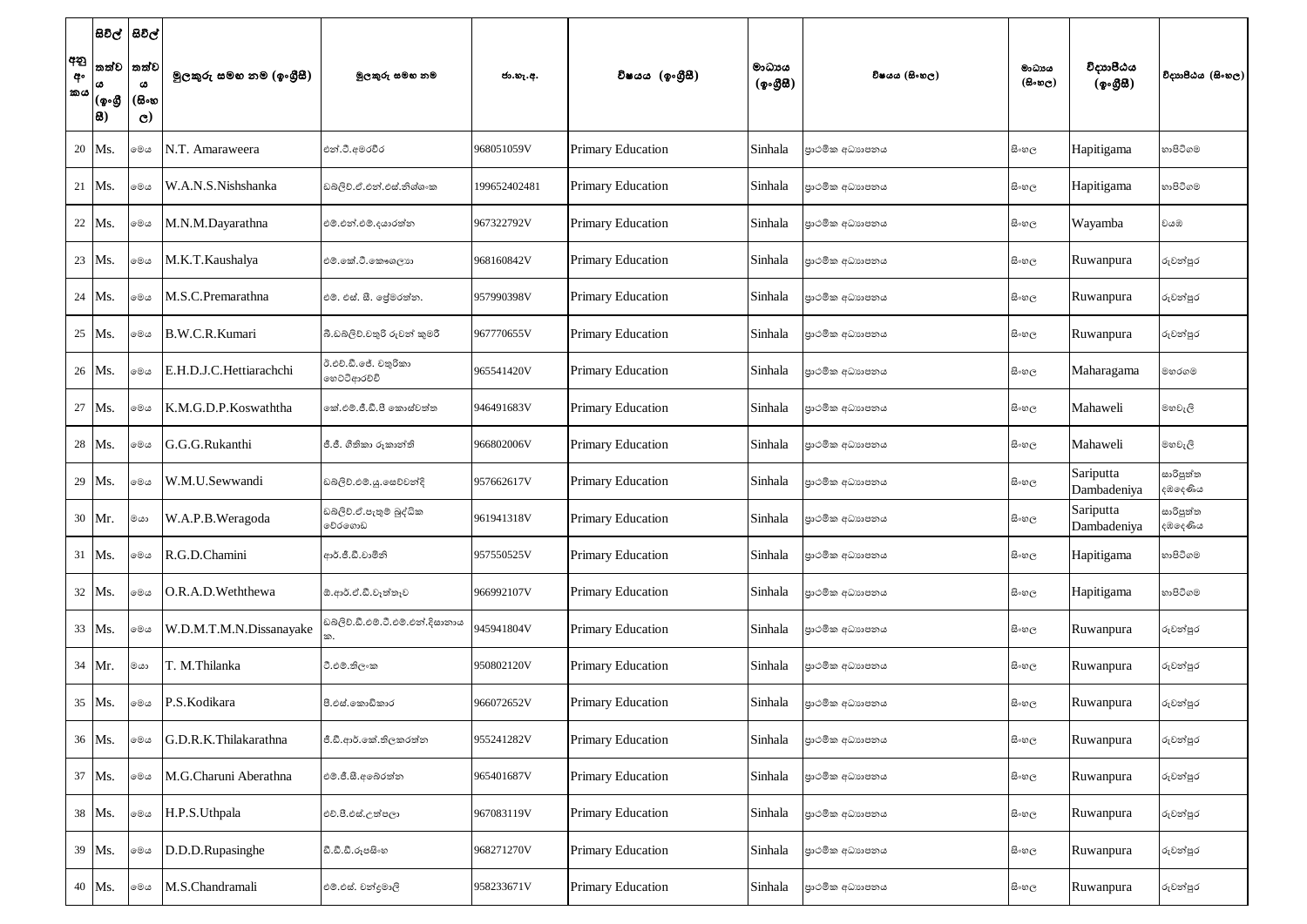| අනු<br>අං<br>කය | තත්ව<br>(ඉංගී<br> සි) | සිවිල්  සිවිල්<br>තත්ව<br>ය<br>(සිංහ<br>$\mathbf{C}$ | මූලකුරු සමහ නම (ඉංගුීසී)  | මූලකුරු සමහ නම                            | ජා.හැ.අ.   | විෂයය (ඉංගීසී)           | මාධායය<br>$({\cal Q} \circ {\cal GB})$ | විෂයය (සිංහල)  | මාධායය<br>$(\theta \circ \omega_C)$ | විදාහපීඨය<br>(ඉංගීසී)    | විදාහපීඨය (සිංහල)    |
|-----------------|-----------------------|------------------------------------------------------|---------------------------|-------------------------------------------|------------|--------------------------|----------------------------------------|----------------|-------------------------------------|--------------------------|----------------------|
| 41              | $Ms$ .                | මෙය                                                  | A.V.M.K.Amarasooriya      | ඒ.වි.එම් .කේ.අමරසූරිය                     | 955851056V | <b>Primary Education</b> | Sinhala                                | පාථමික අධාහපනය | සි∘හල                               | Ruhuna                   | රුහුණ                |
|                 | 42 Ms.                | මෙය                                                  | D.M.B.T.Dasanayaka        | ඩී.එම්.බී.ටී.දසනායක.                      | 966781874V | <b>Primary Education</b> | Sinhala                                | පාථමික අධාහපනය | සි∘හල                               | Sariputta<br>Dambadeniya | සාරිපුත්ත<br>දඹදෙණිය |
|                 | 43 Ms.                | මෙය                                                  | S.M.J.S.Premarathna       | එස්.එම්.ජේ.එස්. ජේමරත්න                   | 946072230V | <b>Primary Education</b> | Sinhala                                | පාථමික අධාහපනය | සි∘හල                               | Hapitigama               | හාපිටිගම             |
|                 | 44 Ms.                | මෙය                                                  | S.W.M.S.D.Anushka         | එස්.ඩබ්.එම්.එස්.ඩී.අනුෂ්කා                | 968164422V | <b>Primary Education</b> | Sinhala                                | පාථමික අධාහපනය | සි∘හල                               | Hapitigama               | හාපිටිගම             |
|                 | 45 Ms.                | මෙය                                                  | A.P.H.D.Gunarathne        | ඒ.පී.එච්.ඩී.ගුණරත්න                       | 966442328V | <b>Primary Education</b> | Sinhala                                | පාථමික අධාහපනය | සි∘හල                               | Hapitigama               | හාපිටිගම             |
|                 | 46 Ms.                | මෙය                                                  | A.M.Rajapaksha            | ඒ.එම්.රාජපක්ෂ                             | 968062980V | <b>Primary Education</b> | Sinhala                                | පාථමික අධාහපනය | සි∘හල                               | Hapitigama               | හාපිටිගම             |
|                 | 47 Ms.                | මෙය                                                  | I.M.S.A.Bandara           | අයි. එම්. එස්. ඒ. බංඩාර                   | 956161010V | <b>Primary Education</b> | Sinhala                                | පාථමික අධාහපනය | සි∘හල                               | Hapitigama               | හාපිටිගම             |
|                 | 48 Ms.                | මෙය                                                  | M.S.M.Dharmarathna        | එම්.එස්.එම්.ධර්මරත්න                      | 968163906V | <b>Primary Education</b> | Sinhala                                | පාථමික අධාහපනය | සි∘හල                               | Hapitigama               | හාපිටිගම             |
|                 | 49   Ms.              | මෙය                                                  | .P.M.K.Sumanadasa         | අයි.පී.එම්.කේ.සුමනදාස                     | 965131175V | <b>Primary Education</b> | Sinhala                                | පාථමික අධාහපනය | සි∘හල                               | Hapitigama               | හාපිටිගම             |
|                 | 50 Ms.                | මෙය                                                  | P.A.S.S.Pitigala Arachchi | පී.ඒ.එස්.එස්.පිටිගල ආරච්චි                | 967960012V | <b>Primary Education</b> | Sinhala                                | පාථමික අධාහපනය | සි∘හල                               | Hapitigama               | හාපිටිගම             |
| 51              | Ms.                   | මෙය                                                  | H.G.T.N.Wickramarathna    | එච්.ජී.ටී.එන්.විකුමරත්න                   | 957582885V | <b>Primary Education</b> | Sinhala                                | පාථමික අධාහපනය | සි∘හල                               | Hapitigama               | හාපිටිගම             |
|                 | 52 Ms.                | මෙය                                                  | R.I.M.Kumarasighe         | අාර්.අයි.එම්.කුමාරසිංහ.                   | 956920175V | <b>Primary Education</b> | Sinhala                                | පාථමික අධාහපනය | සි∘හල                               | Sripada                  | ශීපාද                |
|                 | 53 Ms.                | මෙය                                                  | K.G.S.Sadareka            | කේ.ජී.එස්.සඳරේඛා.                         | 958371730V | <b>Primary Education</b> | Sinhala                                | පාථමික අධාහපනය | සි∘හල                               | Sripada                  | ශීපාද                |
|                 | 54 Ms                 | මෙය                                                  | R.H.K.Amarasinghe         | ආර්.එච්.කේ.අමරසිංහ                        | 967731218V | <b>Primary Education</b> | Sinhala                                | පාථමික අධාහපනය | සි∘හල                               | Wayamba                  | වයඹ                  |
|                 | 55   Ms.              | මෙය                                                  | N.G.M.T.P.K.Senevirathna  | එන්.ජී.එම්.ටී.පී.කේ.සෙනෙවිරත්න 966721294V |            | <b>Primary Education</b> | Sinhala                                | පාථමික අධාහපනය | සි∘හල                               | Wayamba                  | වයඹ                  |
|                 | 56 Ms.                | මෙය                                                  | R.R.D.Maheshika           | ආර්.ආර්.ඩී.මහේෂිකා                        | 967001180V | <b>Primary Education</b> | Sinhala                                | පාථමික අධාහපනය | සි∘හල                               | Wayamba                  | වයඹ                  |
|                 | 57 Ms.                | මෙය                                                  | H.V.D.D.Mudunkotuwa       | එච්.වී.ඩී.ඩී. මූදුන්කොටුව                 | 968622692V | <b>Primary Education</b> | Sinhala                                | පාථමික අධාහපනය | සි∘හල                               | Ruwanpura                | රුවන්පුර             |
|                 | 58 Ms.                | මෙය                                                  | W.I.I.M.Premarathna       | ඩබ්ලිව්.අයි.අයි.එම්. ජේමරත්න              | 956980828V | <b>Primary Education</b> | Sinhala                                | පාථමික අධාහපනය | සි∘හල                               | Ruwanpura                | රුවන්පුර             |
|                 | 59 Ms.                | මෙය                                                  | M.G.B.S. Wickramasinghe   | එම්.ජී.බී.එස්. විකුමසිංහ                  | 957761135V | <b>Primary Education</b> | Sinhala                                | පාථමික අධාහපනය | සි∘හල                               | Ruwanpura                | රුවන්පුර             |
|                 | 60 Ms.                | මෙය                                                  | K.V.B.P.Kularathna        | කේ.වී. බුද්ධිකා පියහාෂිණී<br>කුලරත්න      | 956440866V | <b>Primary Education</b> | Sinhala                                | පාථමික අධාහපනය | සි∘හල                               | Ruwanpura                | රුවන්පුර             |
|                 | 61 Ms.                | මෙය                                                  | G.B.A.Damayanthi          | ජී.බී.ඒ දමයන්ති .                         | 975174115V | <b>Primary Education</b> | Sinhala                                | පාථමික අධාහපනය | සි∘හල                               | Ruwanpura                | රුවන්පුර             |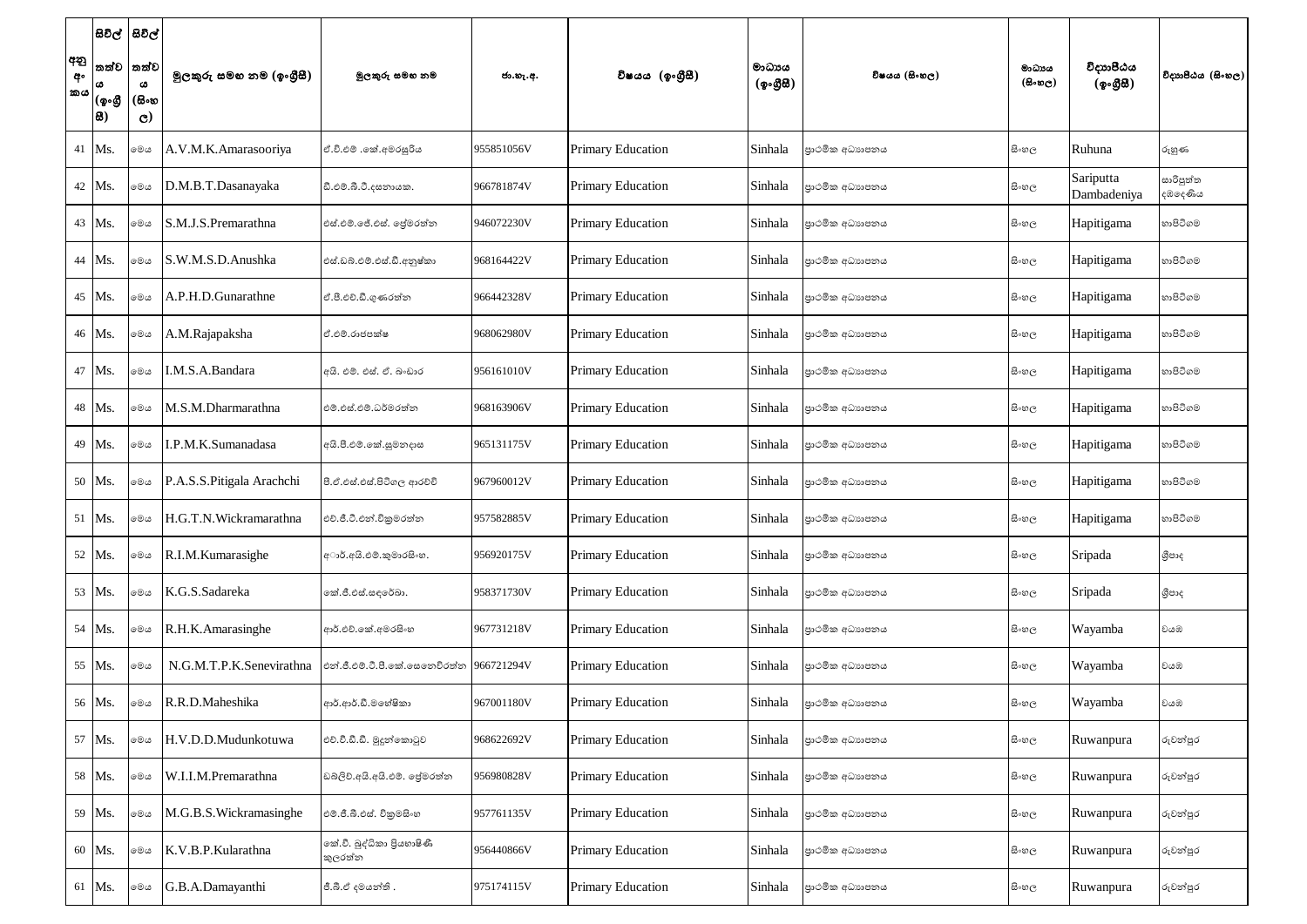| අනු<br>අං<br> කය | (ඉංගී<br> සි) | සිවිල්  සිවිල්<br> තත්ව  තත්ව<br>ω<br>(සිංහ<br>$\mathbf{C}$ | මූලකුරු සමහ නම (ඉංගුීසී) | මූලකුරු සමහ නම                                                 | ජා.හැ.අ.     | විෂයය (ඉංගීසී)           | මාධායය<br>$(\phi \circ \mathcal{B} \mathcal{B})$ | විෂයය (සිංහල)   | මාධායය<br>$(\theta \circ \omega_C)$ | විදාහපීඨය<br>(ඉංගීසී) | විදාහපීඨය (සිංහල) |
|------------------|---------------|-------------------------------------------------------------|--------------------------|----------------------------------------------------------------|--------------|--------------------------|--------------------------------------------------|-----------------|-------------------------------------|-----------------------|-------------------|
|                  | 62 Ms.        | මෙය                                                         | W.P.S.Priyanganee        | ඩබ්ලිව්.පී. එස් . පියංගනී                                      | 966472448V   | <b>Primary Education</b> | Sinhala                                          | පාථමික අධාහපනය  | සි∘හල                               | Ruwanpura             | රුවන්පුර          |
|                  | 63 Mr.        | මයා                                                         | S.S.Udayanga             | එස්.සුපුන් උදයංග                                               | 960662512V   | <b>Primary Education</b> | Sinhala                                          | පාථමික අධාහපනය  | සිංහල                               | Ruwanpura             | රුවන්පුර          |
|                  | 64 Ms.        | මෙය                                                         | H.A.Manathungaarachchi   | එච්. ඒ. මනතුංගආරච්චි                                           | 957630774V   | <b>Primary Education</b> | Sinhala                                          | පාථමික අධාහපනය  | සි∘හල                               | Ruwanpura             | රුවන්පුර          |
|                  | 65 Ms.        | මෙය                                                         | R.P.M.N.Rathnayaka       | ආර් .පී.එම්.එන්.රත්නායක                                        | 957670849V   | <b>Primary Education</b> | Sinhala                                          | පාථමික අධාහපනය  | සි∘හල                               | Hapitigama            | හාපිටිගම          |
|                  | 66 Ms.        | මෙය                                                         | D.N.S.S.Nanayakkara      | ඩී.එන්.එස්.එස්.නානායක්කාර                                      | 958462786V   | <b>Primary Education</b> | Sinhala                                          | පාථමික අධාහපනය  | සි∘හල                               | Hapitigama            | හාපිටිගම          |
|                  | 67 Ms.        | මෙය                                                         | E.D.R.S.Lakmali          | ඊ.ඩී.ආර්.එස්.ලක්මාලි                                           | 968100076V   | <b>Primary Education</b> | Sinhala                                          | පාථමික අධාහපනය  | සි∘හල                               | Hapitigama            | හාපිටිගම          |
|                  | 68 Ms.        | මෙය                                                         | E.U.S. Ekanayaka         | ඊ.ශූ.එස්.ඒකනායක                                                | 965922261V   | <b>Primary Education</b> | Sinhala                                          | පාථමික අධාහපනය  | සි∘හල                               | Sripada               | ශීපාද             |
|                  | 69 Ms.        | මෙය                                                         | W.M.T.D.W.Bandara        | ඩබ්.එම්.ටී.ඩී.ඩබ්.බණ්ඩාර                                       | 968173871V   | <b>Primary Education</b> | Sinhala                                          | පාථමික අධාහපනය  | සි∘හල                               | Pasdunrata            | පස්දුන්රට         |
|                  | 70   Ms.      | මෙය                                                         | P.C.Nadeeshani           | පී.සී.නදීශානි                                                  | 966983353V   | <b>Primary Education</b> | Sinhala                                          | පාථමික අධාහපනය  | සි∘හල                               | Pasdunrata            | පස්දුන්රට         |
|                  | 71   Ms.      | මෙය                                                         | W.A.N.K.Wanniarachchi    | ඩබ්.ඒ.එන්.කේ.වන්නිආරච්චි                                       | 946330442V   | <b>Primary Education</b> | Sinhala                                          | පාථමික අධාහපනය  | සි∘හල                               | Pasdunrata            | පස්දුන්රට         |
|                  | 72 Ms.        | මෙය                                                         | .D.N.W.Wimalarathna      | ඩි.එන්.ඩබ්ලිව්.විමලරත්න                                        | 957211011V   | <b>Primary Education</b> | Sinhala                                          | පාථමික අධාහපනය  | සිංහල                               | Wayamba               | වයඹ               |
|                  | 73   Ms.      | මෙය                                                         | N.G.A.E.Ranasinghe       | එන්.ජී.ඒ.ඊ.රණසිංහ                                              | 967471968V   | <b>Primary Education</b> | Sinhala                                          | පාථමික අධාහපනය  | සිංහල                               | Ruwanpura             | රුවන්පුර          |
|                  | 74 Ms.        | මෙය                                                         | W.A.D.N.S.Kumari         | ඩබ්. ඒ. ඩී. එන්. එස්. කුමාරි                                   | 947940252V   | <b>Primary Education</b> | Sinhala                                          | පාථමික අධාහපනය  | සි∘හල                               | Ruwanpura             | රුවන්පුර          |
|                  | 75 Ms.        | මෙය                                                         | H.P.Madushani            | එච්. පී. මධුෂානි                                               | 199474402180 | <b>Primary Education</b> | Sinhala                                          | පාථමික අධාහපනය  | සි∘හල                               | Ruwanpura             | රුවන්පුර          |
|                  | 76 Mr.        | මයා                                                         | K.M.D.S.P.Kumara         | කේ.එම්.දමිත් සුසන්ත පුෂ්ප කුමාර $\left 960512359\right\rangle$ |              | <b>Primary Education</b> | Sinhala                                          | පාථමික අධාහපනය  | සිංහල                               | Ruwanpura             | රුවන්පුර          |
|                  | 77 Mr.        | මයා                                                         | P.M.Saman Kumarathunga   | පී.එම් සමන් කුමාරතුංග                                          | 952540050V   | <b>Primary Education</b> | Sinhala                                          | පාථමික අධාහපනය  | සිංහල                               | Ruwanpura             | රුවන්පුර          |
|                  | 78 Ms.        | මෙය                                                         | G.K.H.Dilini             | ජී.කේ.එච්.දිලිනි                                               | 957613403V   | <b>Primary Education</b> | Sinhala                                          | පාථමික අධාහපනය  | සිංහල                               | Ruwanpura             | රුවන්පුර          |
|                  | 79 Ms.        | මෙය                                                         | W.R.Damayanthi           | ඩබ්. ආර්. දමයන්ති.                                             | 946773450V   | <b>Primary Education</b> | Sinhala                                          | පුාථමික අධාහපනය | සි∘හල                               | Ruwanpura             | රුවන්පුර          |
|                  | 80 Ms.        | මෙය                                                         | <b>T.M.L.Isurindi</b>    | ටී.එම්.එල්.ඉසුරින්දි                                           | 967740454V   | <b>Primary Education</b> | Sinhala                                          | පාථමික අධාහපනය  | සි∘හල                               | Maharagama            | මහරගම             |
|                  | 81 Ms.        | මෙය                                                         | W.H.N.Shayamali          | ඩබ්ලිව්.එච්.එන්.ශාහමලි                                         | 956302897V   | <b>Primary Education</b> | Sinhala                                          | පාථමික අධාහපනය  | සි∘හල                               | Sripada               | ශීපාද             |
|                  | 82 Ms.        | මෙය                                                         | U.U.Siripala             | ශු.උරේෂනී සිරිපාල                                              | 958422644V   | <b>Primary Education</b> | Sinhala                                          | පුාථමික අධාහපනය | සිංහල                               | Pasdunrata            | පස්දුන්රට         |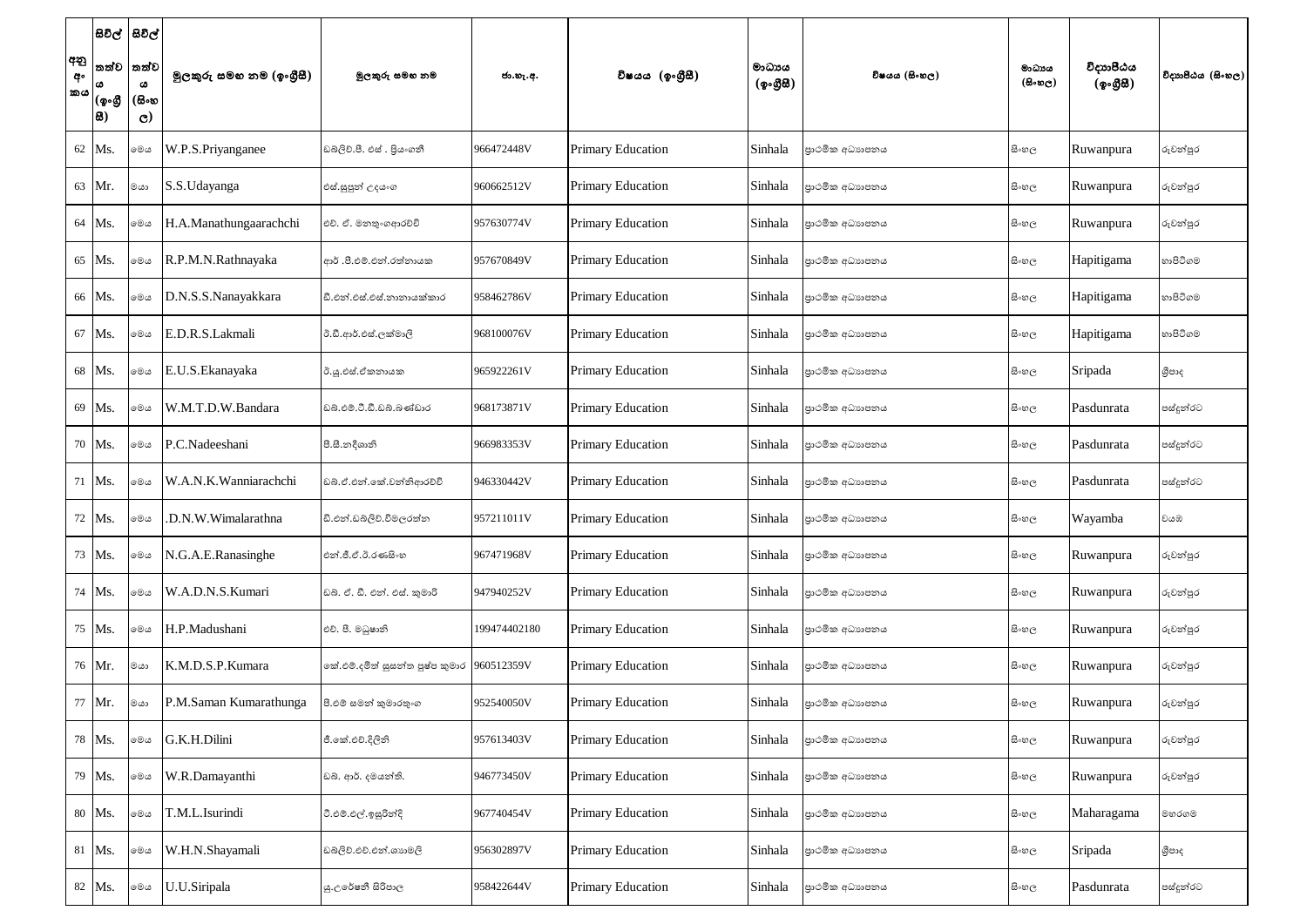|                 |                       | සිවිල්  සිවිල්                      |                          |                                          |            |                          |                                                  |                 |                                    |                       |                   |
|-----------------|-----------------------|-------------------------------------|--------------------------|------------------------------------------|------------|--------------------------|--------------------------------------------------|-----------------|------------------------------------|-----------------------|-------------------|
| අනු<br>අං<br>කය | තත්ව<br>(ඉංගී<br> සි) | තත්ව<br>ය<br>(සිංහ<br>$\mathcal{O}$ | මූලකුරු සමහ නම (ඉංගුීසී) | මූලකුරු සමභ නම                           | ජා.හැ.අ.   | විෂයය (ඉංගීසී)           | මාධායය<br>$(\phi \circ \mathcal{B} \mathcal{B})$ | විෂයය (සිංහල)   | මාධාය<br>$(\theta \circ \omega_C)$ | විදාහපීඨය<br>(ඉංගීසී) | විදාහපීඨය (සිංහල) |
|                 | 83 Ms.                | මෙය                                 | S.G.A.P.Samaraweera      | එස්. ජී. ඒ. පී. සමරවීර                   | 965821961V | <b>Primary Education</b> | Sinhala                                          | පාථමික අධාහපනය  | සිංහල                              | Pasdunrata            | පස්දුන්රට         |
|                 | 84 Ms.                | මෙය                                 | W.N.T.Dharmadasa         | ඩබ්. එන්. ටී. ධර්මදාස                    | 966651571V | <b>Primary Education</b> | Sinhala                                          | පාථමික අධාහපනය  | සි∘හල                              | Pasdunrata            | පස්දුන්රට         |
|                 | 85 Ms.                | මෙය                                 | H.A.R.B.D.N.Kumari       | එච්.ඒ.ආර්.බී.ඩී.එන්.කුමාරි               | 966370840V | <b>Primary Education</b> | Sinhala                                          | පාථමික අධාහපනය  | සි∘හල                              | Wayamba               | වයඹ               |
|                 | 86   Ms.              | මෙය                                 | .R.A.Madhubhashini       | එල්.ආර්.අයේෂා මධුහාෂනි                   | 965072152V | <b>Primary Education</b> | Sinhala                                          | පුාථමික අධාහපනය | සි∘හල                              | Wayamba               | වයඹ               |
|                 | 87 Ms.                | මෙය                                 | R.G.S.Madushika          | ආර්.ජී.එස්.මදූෂිකා                       | 965763945V | <b>Primary Education</b> | Sinhala                                          | පාථමික අධාහපනය  | සි∘හල                              | Ruwanpura             | රුවන්පුර          |
|                 | 88 Ms.                | මෙය                                 | G.E.M.Nandadasa          | ජී.ඊ.එම්.නන්දදාස                         | 965014802V | <b>Primary Education</b> | Sinhala                                          | පාථමික අධාහපනය  | සි∘හල                              | Ruwanpura             | රුවන්පුර          |
|                 | 89 Ms.                | මෙය                                 | <b>B.H.Wasundara</b>     | බී.එච්.වසුන්දරා                          | 967043362V | <b>Primary Education</b> | Sinhala                                          | පාථමික අධාහපනය  | සි∘හල                              | Ruwanpura             | රුවන්පුර          |
|                 | 90 Mr.                | මයා                                 | K.V.M.D.Aberathna        | කේ.ඩබ්.එම්.ඩී.අබේරත්න                    | 962271090V | <b>Primary Education</b> | Sinhala                                          | පාථමික අධාහපනය  | සි∘හල                              | Sripada               | ශීපාද             |
|                 | 91   $Ms$ .           | මෙය                                 | G.D.H.Madhushani         | ජී.ඩී.එච්.මධුෂානි                        | 965872221V | <b>Primary Education</b> | Sinhala                                          | පාථමික අධාහපනය  | සි∘හල                              | Sripada               | ශීපාද             |
|                 | 92 Ms.                | මෙය                                 | N.G.C.L.Gamage           | එන්.ජී.සී.ලක්මාලි ගමගේ                   | 968481851V | <b>Primary Education</b> | Sinhala                                          | පාථමික අධාහපනය  | සි∘හල                              | Pasdunrata            | පස්දුන්රට         |
|                 | 93 Ms.                | මෙය                                 | B.V.J.Samanthika         | බී.වී.ජේ. සමන්තිකා                       | 968540858V | <b>Primary Education</b> | Sinhala                                          | පාථමික අධාහපනය  | සි∘හල                              | Pasdunrata            | පස්දුන්රට         |
|                 | 94 Ms.                | මෙය                                 | W.A.B.D.Wanithunga       | ඩබලිව්.ඒ.බී.ඩී.වනිතුංග                   | 966252634V | <b>Primary Education</b> | Sinhala                                          | පාථමික අධාහපනය  | සි∘හල                              | Wayamba               | වයඹ               |
|                 | 95 Ms.                | මෙය                                 | P. A.D.N.Lakmali         | පී.ඒ.ඩී.එන්.ලක්මාලි                      | 958121466V | <b>Primary Education</b> | Sinhala                                          | පාථමික අධාහපනය  | සි∘හල                              | Wayamba               | වයඹ               |
|                 | 96 Ms.                | මෙය                                 | S.M.I.Madhushani.        | එස්.එම්.අයි.මධුශානි                      | 937440898V | <b>Primary Education</b> | Sinhala                                          | පාථමික අධාහපනය  | සි∘හල                              | Ruwanpura             | රුවන්පුර          |
|                 | 97 Ms.                | මෙය                                 | K.G.W.L.Wijesinghe       | කේ.ජී.ඩබ්.එල්. විජේසිංහ                  | 968020986V | <b>Primary Education</b> | Sinhala                                          | පාථමික අධාහපනය  | සි∘හල                              | Ruwanpura             | රුවන්පුර          |
|                 | 98 Ms.                | මෙය                                 | V.I.Ransimali            | වී.අයි.රත්සිමාලි                         | 955672950V | <b>Primary Education</b> | Sinhala                                          | පාථමික අධාහපනය  | සිංහල                              | Ruwanpura             | රුවන්පුර          |
|                 | 99 Ms.                | මෙය                                 | A.V.P.S. Angampitiya     | ඒ.වී.පී.එස්. අංගම්පිටිය                  | 965670696V | <b>Primary Education</b> | Sinhala                                          | පාථමික අධාහපනය  | සිංහල                              | Ruhuna                | රුහුණ             |
|                 | 100 Ms.               | මෙය                                 | J.R.S.D.Premarathna      | ජි.ආර්.සුලෝචනා දිල්රුක්ෂි<br>ජේමරත්න     | 956802504V | <b>Primary Education</b> | Sinhala                                          | පුාථමික අධාහපනය | සි∘හල                              | Wayamba               | වයඹ               |
|                 | 101 Ms.               | මෙය                                 | K.H.Y.Madhumali          | කේ.එච්.වයි.මධුමාලි                       | 965192310V | <b>Primary Education</b> | Sinhala                                          | පාථමික අධාහපනය  | සි∘හල                              | Ruwanpura             | රුවන්පුර          |
|                 | 102 Ms.               | මෙය                                 | W.A.A.Premarathne        | ඩබ්.ඒ.ඒ.දේමරත්න                          | 956722705V | <b>Primary Education</b> | Sinhala                                          | පාථමික අධාහපනය  | සි∘හල                              | Ruwanpura             | රුවන්පුර          |
|                 | 103   Ms.             | මෙය                                 | N.G.G.S.A.K.Jayaweera    | එන්.ජී.ජී. සුදර්ශනී අවලා කුමාරී<br>ජයවීර | 956821517V | <b>Primary Education</b> | Sinhala                                          | පුාථමික අධාහපනය | සි∘හල                              | Pulathisipura         | පුලතිසිපුර        |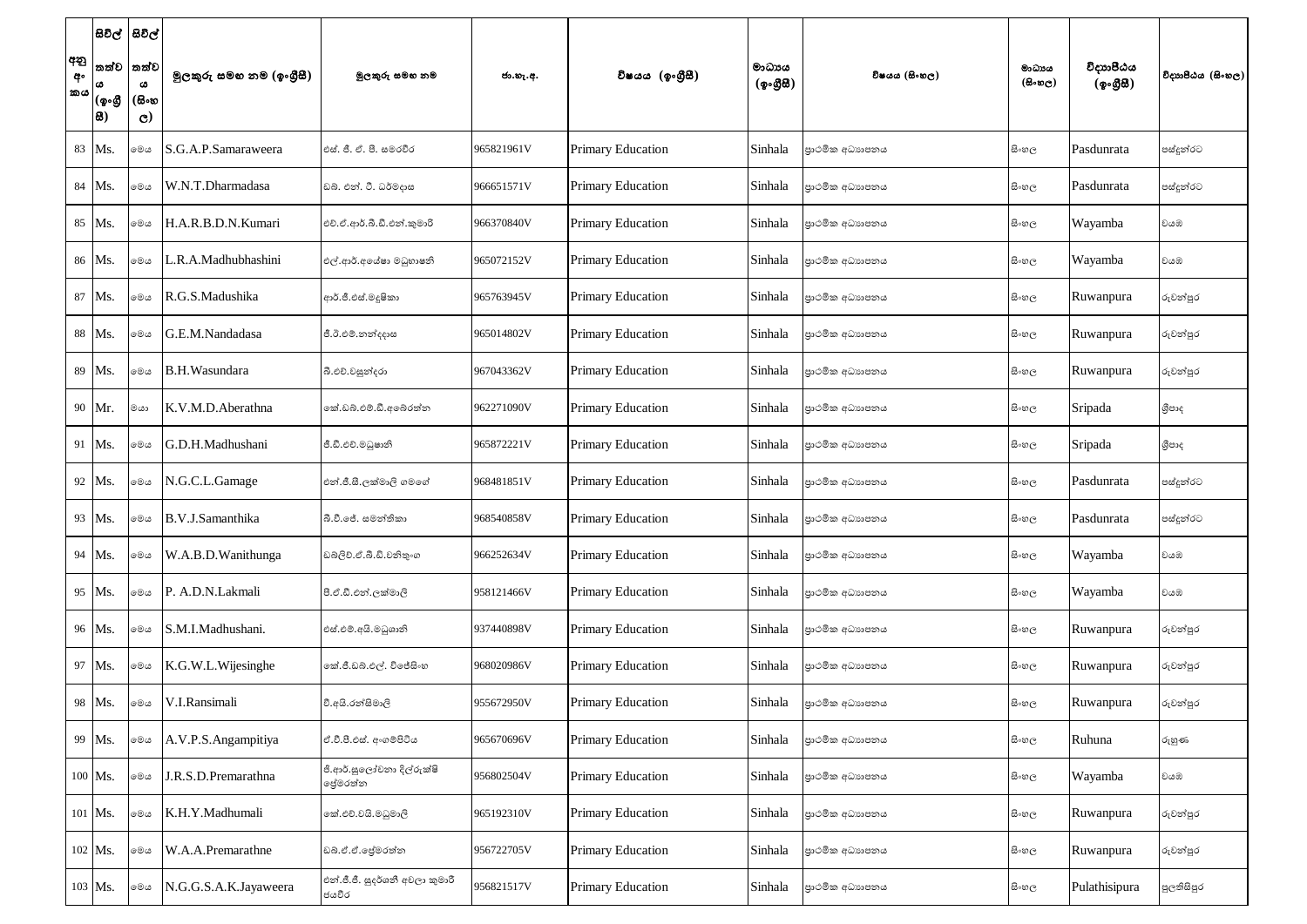| අනු<br>අං<br> කය | (ඉංගී<br> සි) | සිවිල්  සිවිල්<br>තත්ව  තත්ව<br>ω<br>(සිංහ<br>$\mathbf{C}$ | මූලකුරු සමහ නම (ඉංගුීසී) | මූලකුරු සමහ නම                       | ජා.හැ.අ.   | විෂයය (ඉංගීසී)           | මාධායය<br>$(\phi \circ \mathcal{B} \mathcal{B})$ | විෂයය (සිංහල)   | මාධායය<br>$(\theta \circ \omega_C)$ | විදාහපීඨය<br>(ඉංගීසී) | විදාහපීඨය (සිංහල) |
|------------------|---------------|------------------------------------------------------------|--------------------------|--------------------------------------|------------|--------------------------|--------------------------------------------------|-----------------|-------------------------------------|-----------------------|-------------------|
|                  | 104 Ms.       | මෙය                                                        | D.M.I.P.Wijesinghe       | ඩී.එම්.අයි.පී.විලූජ්සිංහ             | 946323829V | <b>Primary Education</b> | Sinhala                                          | පාථමික අධාහපනය  | සි∘හල                               | Pulathisipura         | පුලතිසිපුර        |
|                  | 105 Ms.       | මෙය                                                        | W.G.W.Wijesingha         | ඩබලිව. ඩබලිව. ජි. ඩබලිව.<br>විජේසිංහ | 956840651V | <b>Primary Education</b> | Sinhala                                          | පාථමික අධාහපනය  | සිංහල                               | Ruwanpura             | රුවන්පුර          |
|                  | 106 Ms.       | මෙය                                                        | D.D.P.Senanayaka         | ඩී.දූලානි පියංගිකා සේනානායක          | 968523333V | <b>Primary Education</b> | Sinhala                                          | පාථමික අධාහපනය  | සි∘හල                               | Maharagama            | මහරගම             |
|                  | 107 Ms.       | මෙය                                                        | A.K.M.K.Somarathna       | ඒ.කේ.එම්.කේ.සෝමරත්න                  | 968041991V | <b>Primary Education</b> | Sinhala                                          | පාථමික අධාහපනය  | සි∘හල                               | Maharagama            | මහරගම             |
|                  | 108 Ms.       | මෙය                                                        | K.W.C.W.Wijerathna       | කේ.ඩබ්ලිව්.සි.ඩබ්ලිව්. විජේරත්න      | 966942177V | <b>Primary Education</b> | Sinhala                                          | පාථමික අධාහපනය  | සි∘හල                               | Wayamba               | වයඹ               |
|                  | 109 Ms.       | මෙය                                                        | A.A.L.Abeykoon           | ඒ.ඒ.එල්. අබේකෝන්                     | 965021612V | <b>Primary Education</b> | Sinhala                                          | පාථමික අධාහපනය  | සි∘හල                               | Wayamba               | වයඹ               |
|                  | $110$ Ms.     | මෙය                                                        | P.B. Abesingha           | පී.බී.අබේසිංහ                        | 968633163V | <b>Primary Education</b> | Sinhala                                          | පාථමික අධාහපනය  | සි∘හල                               | Nilwala               | නිල්වලා           |
|                  | 111 Ms.       | මෙල                                                        | G.M .I.M.De Silva        | ජී.එම්.ඉරේෂා මධුමාලි ද සිල්වා        | 965733302V | <b>Primary Education</b> | Sinhala                                          | පාථමික අධාහපනය  | සි∘හල                               | Hapitigama            | හාපිටිගම          |
|                  | $112$ Ms.     | මෙය                                                        | D.A.V.Jayarathna         | ඩී.ඒ.වී.ජයරත්ත                       | 967511862V | <b>Primary Education</b> | Sinhala                                          | පාථමික අධාහපනය  | සි∘හල                               | Wayamba               | වයඹ               |
|                  | $113$ Ms.     | මෙය                                                        | R.K.J.C.Ranasighe        | ආර්.කේ.ජේ.සී. රණසිංහ.                | 957101151V | <b>Primary Education</b> | Sinhala                                          | පාථමික අධාහපනය  | සි∘හල                               | Hapitigama            | හාපිටිගම          |
|                  | $114$ Ms.     | මෙය                                                        | M.P.L.M.Senarathna       | එම් .පි.ඒ.එම් . සේනාරත්න             | 967943584V | <b>Primary Education</b> | Sinhala                                          | පාථමික අධාහපනය  | සිංහල                               | Wayamba               | වයඹ               |
|                  | 115 Ms.       | මෙය                                                        | M.A.K.S.K.Manchanayaka   | එම්.ඒ.කේ.එස්.කේ.මංචනායක              | 968593021V | <b>Primary Education</b> | Sinhala                                          | පාථමික අධාහපනය  | සි∘හල                               | Wayamba               | වයඹ               |
|                  | 116 Ms.       | මෙය                                                        | A.A.J.Sewwandi           | ඒ.ඒ.ජී.සෙව්වන්දි                     | 955552199V | <b>Primary Education</b> | Sinhala                                          | පාථමික අධාහපනය  | සි∘හල                               | Wayamba               | වයඹ               |
|                  | $117$ Ms.     | මෙය                                                        | W.G.Nalika Tharangani    | ඩබ්ලිව්.ජී.එන්. තරංගනී               | 965250891V | <b>Primary Education</b> | Sinhala                                          | පාථමික අධාහපනය  | සි∘හල                               | Ruwanpura             | රුවන්පුර          |
|                  | 118 Ms.       | මෙය                                                        | M.A.A.I Mudannayaka      | එම්.ඒ.ඒ.අයි මුදන්නායක                | 958030649V | <b>Primary Education</b> | Sinhala                                          | පාථමික අධාහපනය  | සි∘හල                               | Hapitigama            | හාපිටිගම          |
|                  | 119 Ms.       | මෙය                                                        | R.M.N.C.Senarathna       | ආර්.එම්.එන්.සී.සේනාරත්න              | 958503270V | <b>Primary Education</b> | Sinhala                                          | පාථමික අධාහපනය  | සිංහල                               | Wayamba               | වයඹ               |
|                  | $120$ Ms.     | මෙය                                                        | G.W.Achathurangika       | ජී.ඩබ්ලිව් .ඒ.චතුරංගිකා              | 955772016V | <b>Primary Education</b> | Sinhala                                          | පාථමික අධාහපනය  | සිංහල                               | Ruwanpura             | රුවන්පුර          |
|                  | 121 Ms.       | මෙය                                                        | W.M.Wijesinghe           | ඩබ්.එම්.විජේසිංහ                     | 956893194V | <b>Primary Education</b> | Sinhala                                          | පුාථමික අධාහපනය | සි∘හල                               | Pasdunrata            | පස්දුන්රට         |
|                  | 122 Ms.       | මෙය                                                        | P.K.M. L.Dayananda       | පී.කේ.මදාරා ලක්මාලි දයානන්ද          | 967842168V | <b>Primary Education</b> | Sinhala                                          | පාථමික අධාහපනය  | සි∘හල                               | Pasdunrata            | පස්දුන්රට         |
|                  | 123 Ms.       | මෙය                                                        | G.H.D.N.Hettiarachchi    | ජී.එච්.ඩී.එන් හෙට්ටිආරච්චි           | 955900189V | <b>Primary Education</b> | Sinhala                                          | පාථමික අධාහපනය  | සි∘හල                               | Pasdunrata            | පස්දුන්රට         |
|                  | $124$ Ms.     | මෙය                                                        | V.Sugani                 | වී.සුගනි                             | 955722582V | <b>Primary Education</b> | Tamil                                            | පාථමික අධාහපනය  | දෙමළ                                | Dharga Nagar          | දර්ගා නගර්        |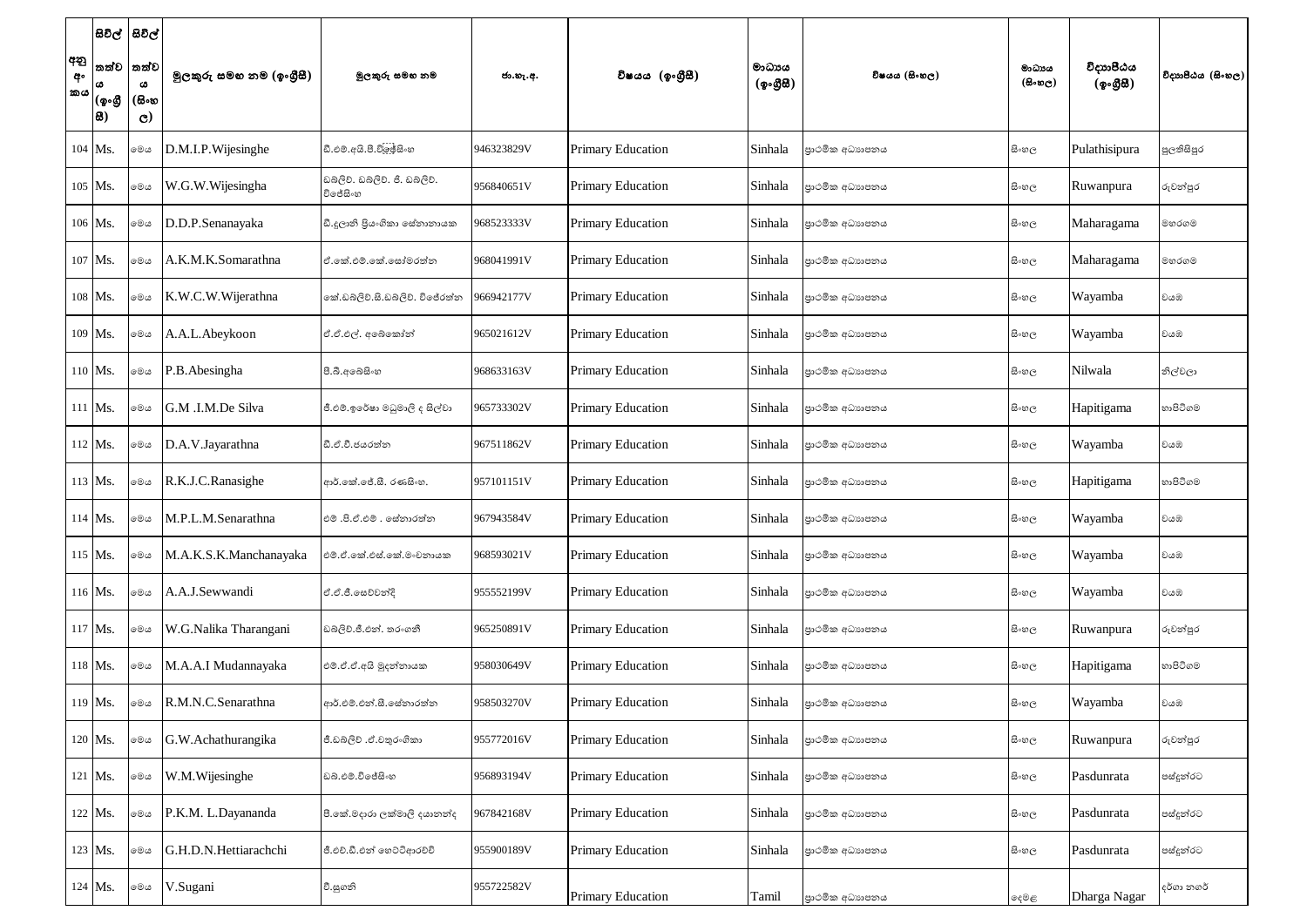|                 | සිවිල්  සිවිල්        |                                    |                          |                                    |              |                          |                                                    |                 |                                    |                       |                   |
|-----------------|-----------------------|------------------------------------|--------------------------|------------------------------------|--------------|--------------------------|----------------------------------------------------|-----------------|------------------------------------|-----------------------|-------------------|
| අනු<br>අං<br>කය | තත්ව<br> (စွ•൫<br> 8) | තත්ව<br>ω<br>(සිංහ<br>$\mathbf{C}$ | මුලකුරු සමහ නම (ඉංගුීසී) | මුලකුරු සමහ නම                     | ජා.හැ.අ.     | විෂයය (ඉංගීුසී)          | මාධායය<br>$({\cal Q} \circ \mathcal{B} \boxtimes)$ | විෂයය (සිංහල)   | මාධාය<br>$(\theta \circ \omega_C)$ | විදාහපීඨය<br>(ඉංගීසී) | විදාහපීඨය (සිංහල) |
|                 | $125$ Ms.             | මෙය                                | G.Sahanya                | ජී.සහන්යා                          | 199281303877 | <b>Primary Education</b> | Tamil                                              | පාථමික අධාහපනය  | ඈමළ                                | Sripada               | ශීපාද             |
|                 | $126$ Ms.             | මෙය                                | V.K.Vinodani             | වී.කෝකිලා විනෝදනී                  | 965611878V   | <b>Primary Education</b> | Tamil                                              | පාථමික අධාහපනය  | දෙමළ                               | Dharga Nagar          | දර්ගා නගර්        |
|                 | 127 Ms.               | මෙය                                | P.Cosalya                | පී.කොසල්යා                         | 948002906V   | <b>Primary Education</b> | Tamil                                              | පාථමික අධාහපනය  | දෙමළ                               | Dharga Nagar          | දර්ගා නගර්        |
|                 | 128 Ms.               | මෙය                                | M.N.F.Shafna             | එම්.එන්.එෆ්.ෂෆ්නා                  | 957230156V   | <b>Primary Education</b> | Tamil                                              | පාථමික අධාහපනය  | දෙමළ                               | Dharga Nagar          | දර්ගා නගර්        |
|                 | 129 Ms.               | මෙය                                | M.F.F.Shahna             | එම්.එෆ්.එෆ්.සහ්නා                  | 966423943V   | <b>Primary Education</b> | Tamil                                              | පාථමික අධාහපනය  | දෙමළ                               | Dharga Nagar          | දර්ගා නගර්        |
|                 | 130 Ms.               | මෙය                                | M.Y.F.Sanaya             | එම්.වයි.එෆ්.සනායා                  | 199672002800 | <b>Primary Education</b> | Tamil                                              | පාථමික අධාහපනය  | දෙමළ                               | Dharga Nagar          | දර්ගා නගර්        |
|                 | 131 Ms.               | මෙය                                | Kvadamalani              | කේ.වේදමාලනී                        | 965593721V   | <b>Primary Education</b> | Tamil                                              | පාථමික අධාහපනය  | දෙමළ                               | Sripada               | ශීපාද             |
|                 | $132$ Ms.             | මෙය                                | M.Kalaselvi              | එම්.කලාසෙල්වි                      | 967770280V   | <b>Primary Education</b> | Tamil                                              | පාථමික අධාහපනය  | දෙමළ                               | Dharga Nagar          | දර්ගා නගර්        |
|                 | $133$ Ms.             | මෙය                                | S.Divya                  | එස්.දිවාහ                          | 958620357V   | <b>Primary Education</b> | Tamil                                              | පාථමික අධාහපනය  | ඈමළ                                | Sripada               | ශීපාද             |
|                 | $134$ Ms.             | මෙය                                | U.Udayadarshani          | යූ.උදයදර්ශනී                       | 967570109V   | <b>Primary Education</b> | Tamil                                              | පුාථමික අධාහපනය | දෙමළ                               | Sripada               | ශීපාද             |
|                 | 135 Ms.               | මෙය                                | K.Shiromi                | කේ.ශිරෝමි                          | 199682403217 | <b>Primary Education</b> | Tamil                                              | පාථමික අධාහපනය  | දෙමළ                               | Sripada               | ශීපාද             |
|                 | 136 Mr.               | ගය                                 | R.Yogaraja               | ආර්.ගෝගරාජා                        | 963212020V   | <b>Primary Education</b> | Tamil                                              | පාථමික අධාහපනය  | දෙමළ                               | Sripada               | ශීපාද             |
|                 | 137 Ms.               | මෙය                                | N. N. F. Aathifa         | එන්.එන්.එෆ්.ආතිෆා                  | 956550238V   | <b>Primary Education</b> | Tamil                                              | පාථමික අධාහපනය  | දෙමළ                               | Dharga Nagar          | දර්ගා නගර්        |
|                 | 138 Ms.               | මෙය                                | W.M.V.S. Wijesinghe      | ඩබ්.එම්.වී.එස්.විජේසිංහ            | 975032353V   | Science                  | Sinhala                                            | විදාහව          | සි∘හල                              | Sripada               | ශීපාද             |
|                 | 139 Ms.               | මෙය                                | D.L.Prathapasinghe       | ඩී.එල්.පුතාපසිංහ                   | 966021985V   | Science                  | Sinhala                                            | විදාහව          | සි∘හල                              | Sripada               | ශීපාද             |
|                 | 140 Ms.               | මෙය                                | B.H.G.U.Sumanarathna     | බී.එච්.ජී.ශූ.සුමනරත්න              | 957782345V   | Science                  | Sinhala                                            | විදාහව          | සි∘හල                              | Siyane                | සියනෑ             |
|                 | 141 Ms.               | මෙය                                | W.A.H.Yasodara           | ඩබ්ලිව්.ඒ.එච්.යසෝදරා               | 948283271V   | Science                  | Sinhala                                            | විදාහව          | සි∘හල                              | Nilwala               | නිල්වලා           |
|                 | 142 Ms.               | මෙය                                | I.H.N.S.Senewirathna     | අයි.එච්.එන්.එස්.සෙනෙවිරත්න         | 947961489V   | Science                  | Sinhala                                            | විදාහව          | සි∘හල                              | Siyane                | සියනෑ             |
|                 | 143 Ms.               | මෙය                                | K.T.D. Ubayarathna       | අයි. කේ. තක්ෂලා දමයන්ති<br>උබයරත්න | 946123145V   | Science                  | Sinhala                                            | විදාහව          | සි∘හල                              | Siyane                | සියතෑ             |
|                 | 144 Ms.               | මෙය                                | K.P.S.P. Warakapola      | නේ.පී.එස්.පී. වරකාපොල              | 946263486V   | Science                  | Sinhala                                            | විදාහව          | සි∘හල                              | Siyane                | සියතෑ             |
|                 | 145 Ms.               | මෙය                                | N.S.T. Vijerathna        | එන්.එස්.ටී.විජේරත්න                | 967810983V   | Science                  | Sinhala                                            | විදාහව          | සි∘හල                              | Siyane                | සියනෑ             |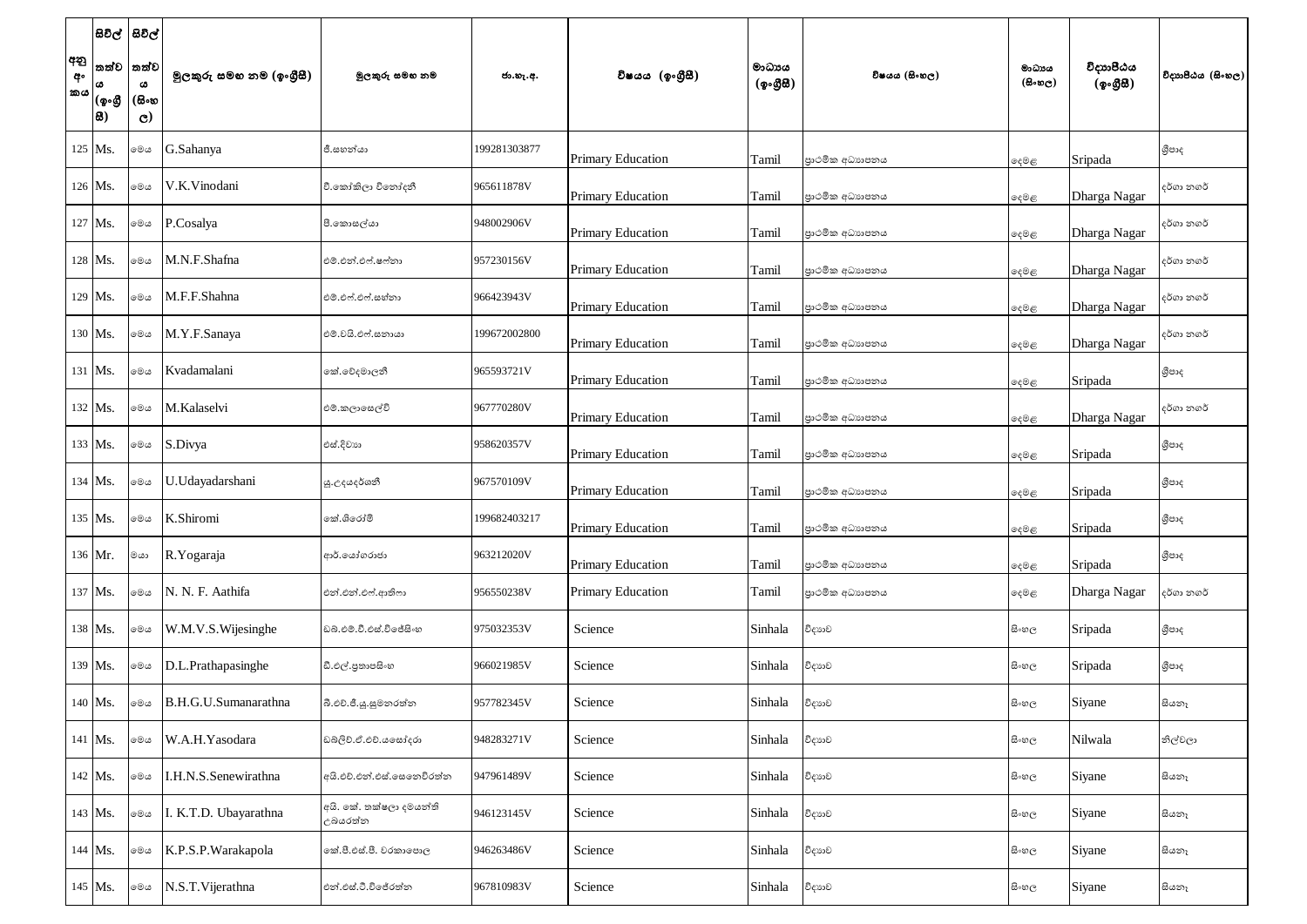| අනු<br>අං<br>කය | සිවිල්  සිවිල්<br>තත්ව<br> (ඉංගී<br> 8) | තත්ව<br>ω<br>(සිංහ<br>$\mathbf{C}$ | මුලකුරු සමහ නම (ඉංගුිසී) | මූලකුරු සමහ නම            | ජා.හැ.අ.     | විෂයය (ඉංගීසී) | මාධායය<br>$(\phi \circ \mathcal{B} \mathcal{B})$ | විෂයය (සිංහල) | මාධාය<br>(සිංහල) | විදාහපීඨය<br>(ඉංගීසී) | විදාහපීඨය (සිංහල) |
|-----------------|-----------------------------------------|------------------------------------|--------------------------|---------------------------|--------------|----------------|--------------------------------------------------|---------------|------------------|-----------------------|-------------------|
|                 | 146 Mr.                                 | ගය                                 | G.R.S.D.Bandara          | ජී. ආර්. එස්. ඩී. බණ්ඩාර  | 951402575V   | Science        | Sinhala                                          | විදාහව        | සිංහල            | Siyane                | සියනෑ             |
|                 | 147 Ms.                                 | මෙය                                | I.S.W.Somasiri           | අයි.එස්.ඩබ්ලිව්.සෝමසිරි   | 957993320V   | Science        | Sinhala                                          | විදාහව        | සි∘හල            | Nilwala               | නිල්වලා           |
|                 | 148 Mr.                                 | මයා                                | N.A.K.V.Nishshanka       | එන්.ඒ.කේ.වී.නිශ්ශංක       | 960142403V   | Science        | Sinhala                                          | විදාහව        | සි∘හල            | Siyane                | සියනෑ             |
|                 | 149 Ms.                                 | මෙය                                | I.G.S.Navanjana          | අයි.ජී.එස්.නවන්ජනා        | 957352596V   | Science        | Sinhala                                          | විදාහව        | සි∘හල            | Nilwala               | නිල්වලා           |
|                 | 150 Ms.                                 | මෙය                                | S.U.D.Weerathunga        | එස්.යූ.ඩී.වීරතුංග         | 946393045V   | Science        | Sinhala                                          | විදාහව        | සි∘හල            | Nilwala               | නිල්වලා           |
|                 | $151$ Mr.                               | මයා                                | E.P.S.Kumara             | ඊ.පී.එස්.කුමාර            | 952823418V   | Science        | Sinhala                                          | විදාහව        | සි∘හල            | Nilwala               | නිල්වලා           |
|                 | 152 Ms.                                 | මෙය                                | M.S.Maduwanthi           | එම්.එස්.මධුවන්ති.         | 965922938V   | Science        | Sinhala                                          | විදාහව        | සි∘හල            | Nilwala               | නිල්වලා           |
|                 | 153 Ms.                                 | මෙය                                | U.D.P.C.Gunasekara       | ශු.ඩී.පී.සී.ගුණසේකර       | 958102798V   | Science        | Sinhala                                          | විදාහව        | සි∘හල            | Nilwala               | නිල්වලා           |
|                 | $154$ Ms.                               | මෙය                                | G.A.N.S.Gunasekara       | ජී.ඒ.එන්.එස්.ගුණසේකර      | 199465400684 | Science        | Sinhala                                          | විදාහව        | සි∘හල            | Siyane                | සියනෑ             |
|                 | 155 Mr.                                 | මයා                                | D.K.T.Madushanka         | ඩී.කේ.ටී. මදුශංක          | 943102929V   | Science        | Sinhala                                          | විදාහව        | සි∘හල            | Nilwala               | නිල්වලා           |
|                 | 156 Ms.                                 | මෙය                                | K.Ranjithapriya          | නේ.රංජිතපියා              | 967873535V   | Science        | Tamil                                            | විදාහව        | දෙමළ             | Sripada               | ශීපාද             |
|                 | 157 Mr.                                 | ගය                                 | Y.Sarathkumar            | වයි.සරත්කුමාර්            | 960332059V   | Science        | Tamil                                            | විදාහව        | දෙමළ             | Sripada               | ශීපාද             |
|                 | 158 Ms.                                 | මෙය                                | G.Praveena               | ජී.පුවීනා                 | 968251864V   | Science        | Tamil                                            | විදාහව        | දෙමළ             | Sripada               | ශීපාද             |
|                 | 159 Ms.                                 | මෙය                                | M.M.Ramsana              | එම්.එම්. රම්සානා          | 955333217V   | Science        | Tamil                                            | විදාහව        | දෙමළ             | Addalaichenai         | අඩ්ඩාලච්චේන       |
|                 | 160 Ms.                                 | මෙය                                | I. H. H. E.Imbulpe       | අයි. එච්. එච්. ඊ. ඉඹුල්පේ | 955472160V   | Science        | English                                          | විදාහව        | ඉංගීසි           | Nilwala               | නිල්වලා           |
|                 | 161 Ms.                                 | මෙය                                | K.G.R.Lakshika           | කේ.ජී.ආර්. ලක්ෂිකා        | 966370734V   | Science        | English                                          | විදාහව        | ඉංගීසි           | Nilwala               | නිල්වලා           |
|                 | 162 Ms.                                 | මෙය                                | G.L.Rashadari            | ජී.එල්.රශාදරී             | 965540954V   | Science        | English                                          | විදාහව        | ඉංගීසි           | Nilwala               | නිල්වලා           |
|                 | 163 Mr.                                 | ගය                                 | G.T.E. Perera            | ජී.ටී.ඊ.පෙරේරා            | 961251494V   | Mathematics    | Sinhala                                          | ගණිතය         | සි∘හල            | Sripada               | ශීපාද             |
|                 | 164 Ms.                                 | මෙය                                | P.L.K.S.Sumanasekara     | පී.එල්.කේ.එස්.සුමනසේකර    | 965883541V   | Mathematics    | Sinhala                                          | ගණිතය         | සි∘හල            | Nilwala               | නිල්වලා           |
|                 | 165 Ms.                                 | මෙය                                | D.B.A.Anuradhi           | ඩී.බී.ඒ. අනුරාධි          | 967472549V   | Mathematics    | Sinhala                                          | ගණිතය         | සි∘හල            | Nilwala               | නිල්වලා           |
|                 | 166 Ms.                                 | මෙය                                | B.M.K.P.Chandrasena      | බී.එම්.කේ.පී.චන්දුසේන     | 948263505V   | Mathematics    | Sinhala                                          | ගණිතය         | සි∘හල            | Nilwala               | නිල්වලා           |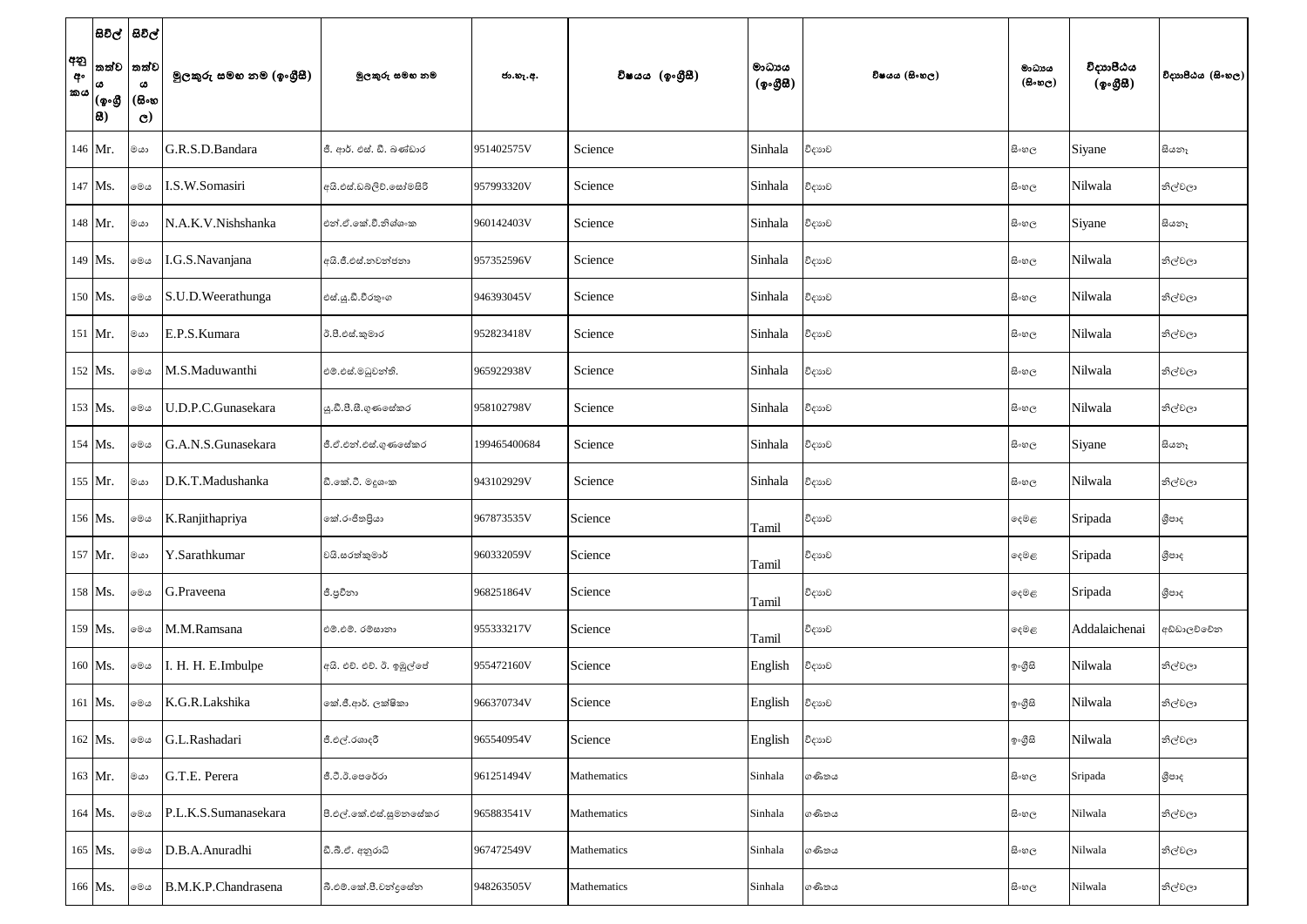| අනු<br>අං<br>කය | සිවිල්  සිවිල්<br>තත්ව<br>ය<br> (ඉංගී<br> 8) | තත්ව<br>$\pmb{\omega}$<br>(සිංහ<br>$\mathbf{C}$ | මුලකුරු සමහ නම (ඉංගුීසී) | මූලකුරු සමහ නම        | ජා.හැ.අ.   | විෂයය (ඉංගීසී) | මාධායය<br>$(\phi \circ \mathcal{B} \mathcal{B})$ | විෂයය (සිංහල) | මාධාය<br>(සිංහල) | විදාහපීඨය<br>(ඉංගීසී) | විදාහපීඨය (සිංහල) |
|-----------------|----------------------------------------------|-------------------------------------------------|--------------------------|-----------------------|------------|----------------|--------------------------------------------------|---------------|------------------|-----------------------|-------------------|
|                 | 167 Mr.                                      | මයා                                             | E.A.D.P.Ekanayaka        | රී.ඒ.ඩී.පී.ඒකනායක     | 953632195V | Mathematics    | Sinhala                                          | ගණිතය         | සි∘හල            | Sripada               | ශීපාද             |
|                 | 168 Ms.                                      | මෙය                                             | H.A.P.S.Gunasekara       | එච්.ඒ.පී.එස්. ගුණසේකර | 947241290V | Mathematics    | Sinhala                                          | ගණිතය         | සි∘හල            | Nilwala               | නිල්වලා           |
|                 | 169 Mr.                                      | ගය                                              | K.A.A.Bandara            | නේ.ඒ.ඒ.බණ්ඩාර         | 931741543V | Mathematics    | Sinhala                                          | ගණිතය         | සි∘හල            | Nilwala               | නිල්වලා           |
|                 | 170 Ms.                                      | මෙය                                             | W.G.I.Uthpala            | ඩබ්ලිව්.ජී.අයි.උත්පලා | 935690374V | Mathematics    | Sinhala                                          | ගණිතය         | සි∘හල            | Nilwala               | නිල්වලා           |
|                 | 171 Mr.                                      | මයා                                             | P.O.M.C.Thilakarathna    | පී.ඕ.එම්.සී.තිලකරත්න  | 962031633V | Mathematics    | Sinhala                                          | ගණිතය         | සි∘හල            | Nilwala               | නිල්වලා           |
|                 | 172 Mr.                                      | ගය                                              | K.M.G.J.Wimalka          | කේ.එම්.ජී.ජේ විමල්ක   | 962080189V | Mathematics    | Sinhala                                          | ගණිතය         | සි∘හල            | Nilwala               | නිල්වලා           |
|                 | 173 Ms.                                      | මෙය                                             | N.L.N.Piyasiri           | එන්.එල්.එන්.පියසිරි   | 947800787V | Mathematics    | Sinhala                                          | ගණිතය         | සි∘හල            | Nilwala               | නිල්වලා           |
|                 | $174$ Mr.                                    | ගය                                              | D.G.R.Madusanka          | ඩී.ජී.ආර්.මදූසංක      | 942211406V | Mathematics    | Sinhala                                          | ගණිතය         | සි∘හල            | Nilwala               | නිල්වලා           |
|                 | 175 Mr.                                      | මයා                                             | B.D.N.Rrathnalankara     | $B.D.N.$ රත්නාලංකාර   | 963252668V | Mathematics    | Sinhala                                          | ගණිතය         | සි∘හල            | Nilwala               | නිල්වලා           |
|                 | 176 Mr.                                      | මයා                                             | H.M.I.Layanga            | එච්.එම්.අයි ලයාන්ග    | 952891642V | Mathematics    | Sinhala                                          | ගණිතය         | සි∘හල            | Nilwala               | නිල්වලා           |
|                 | 177 Ms.                                      | මෙය                                             | T.Thanushika             | ටී.තනුෂිකා            | 957761542V | Mathematics    | Tamil                                            | ගණිතය         | දෙමළ             | Jaffna                | යාපනය             |
|                 | 178 Ms.                                      | මෙය                                             | N.Nilani                 | එන්.නිලානි            | 968171682V | Mathematics    | Tamil                                            | ගණිතය         | ඈමළ              | Jaffna                | යාපනය             |
|                 | 179 Ms.                                      | මෙය                                             | N.Nikalya                | එන්.නිකල්යා           | 967872520V | Mathematics    | Tamil                                            | ගණිතය         | දෙමළ             | Jaffna                | යාපනය             |
|                 | 180 Ms.                                      | මෙය                                             | A.Thushara               | ඒ.දුෂාරා              | 958220901V | Mathematics    | Tamil                                            | ගණිතය         | දෙමළ             | Jaffna                | යාපනය             |
|                 | 181 Ms.                                      | මෙය                                             | K.Kajani                 | කේ.කජානි              | 967800490V | Mathematics    | Tamil                                            | ගණිතය         | දෙමළ             | Jaffna                | යාපනය             |
|                 | 182 Mr.                                      | ගය                                              | V.Darmathan              | බී.දර්මතන්            | 941440886V | Mathematics    | Tamil                                            | ගණිතය         | දෙමළ             | Jaffna                | යාපනය             |
|                 | 183 Mr.                                      | ගය                                              | M.N.Nshanthan            | එම්.නොබේඩ් නිශාන්තන්  | 951102679V | Mathematics    | Tamil                                            | ගණිතය         | ඈමළ              | Jaffna                | යාපනය             |
|                 | 184 Mr.                                      | ගය                                              | U.Nshshankar             | යු.නිශාංගර්           | 961190266V | Mathematics    | Tamil                                            | ගණිතය         | ෫෧෫              | Jaffna                | යාපනය             |
|                 | 185 Ms.                                      | මෙය                                             | E.A.P.S.Edirisinghe      | ඊ.ඒ.පි.එස්.එදිරිසිංහ  | 945790822V | Mathematics    | English                                          | ගණිතය         | ඉංගුිසි          | Siyane                | සියනෑ             |
|                 | 186 Ms.                                      | මෙය                                             | W.H.D.Pradeepa           | ඩබ්. එච්. ඩී. පුදීපා  | 948550270V | Mathematics    | English                                          | ගණිතය         | ඉ∘ගීුසි          | Nilwala               | නිල්වලා           |
|                 | 187 Ms.                                      | මෙය                                             | R.P.S.P.Kumari           | ආර්.පි.එස්.පි. කුමාරි | 958113463V | Mathematics    | English                                          | ගණිතය         | ඉ∘ගීුසි          | Siyane                | සියනෑ             |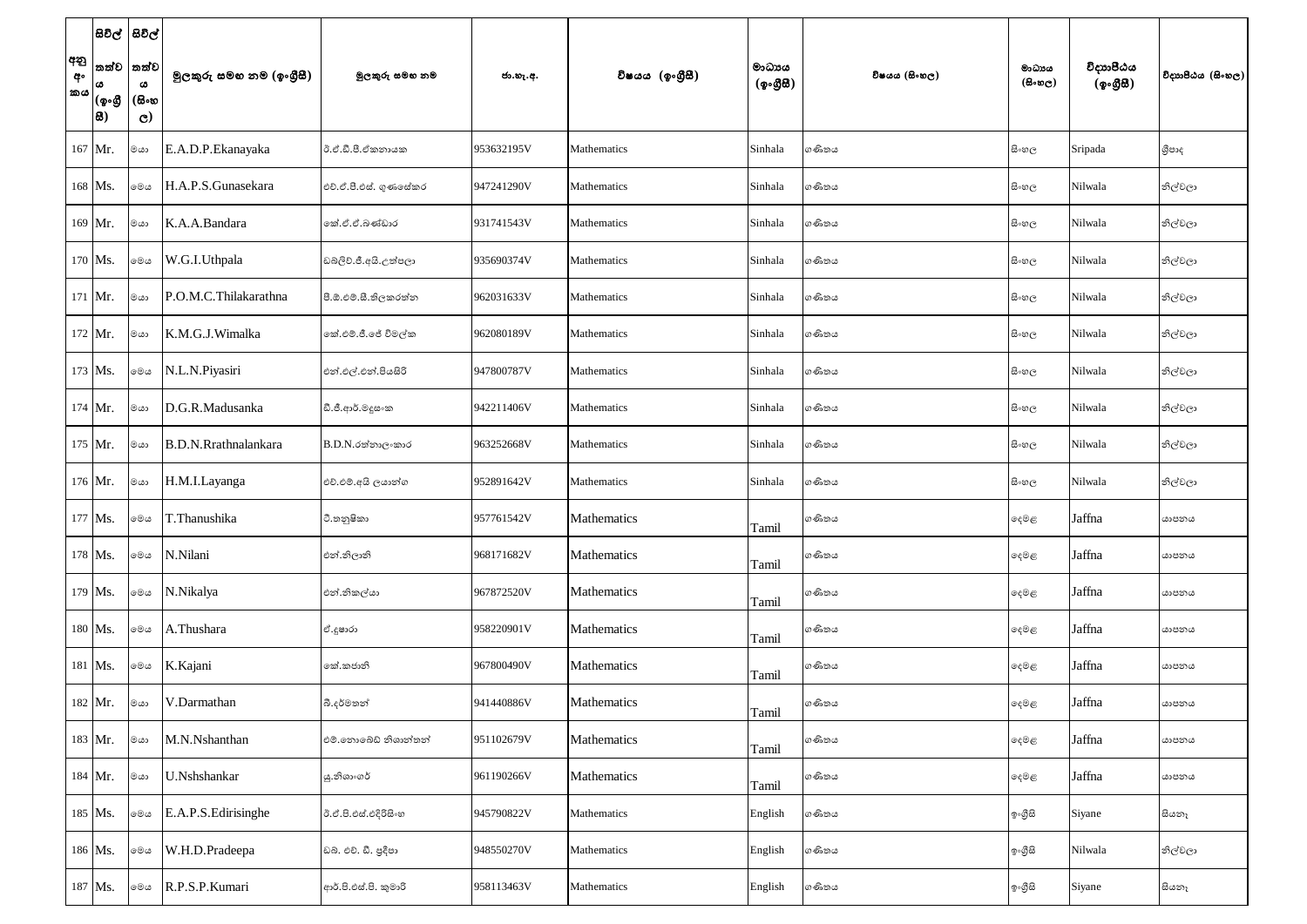| අනු<br>අං<br>කය | තත්ව<br>ය<br>(ඉංගී<br> සි) | සිවිල්  සිවිල්<br>තත්ව<br>$\pmb{\omega}$<br>(සිංහ<br>$\mathbf{C}$ | මුලකුරු සමහ නම (ඉංගුීසී) | මූලකුරු සමහ නම                 | ජා.හැ.අ.   | විෂයය (ඉංගීුසී)       | මාධායය<br>$({\cal Q} \circ \mathcal{B} \boxtimes)$ | විෂයය (සිංහල) | මාධාය<br>(සිංහල) | විදාහපීඨය<br>(ඉංගීසී)    | විදාහපීඨය (සිංහල)    |
|-----------------|----------------------------|-------------------------------------------------------------------|--------------------------|--------------------------------|------------|-----------------------|----------------------------------------------------|---------------|------------------|--------------------------|----------------------|
|                 | 188 Ms.                    | මෙය                                                               | .G.S.C.S.Pamodantha      | අයි.ජී.එස්.සී.එස්.පමෝදත්ත      | 958290497V | Mathematics           | English                                            | ගණිතය         | ඉංගුිසි          | Siyane                   | සියනෑ                |
|                 | 189 Ms.                    | මෙය                                                               | M.G.U.M.Bamunendra       | එම්.ජී.යූ.එම්.බමුනේන්දු        | 966611847V | Mathematics           | English                                            | ගණිතය         | ඉංගීසි           | Nilwala                  | නිල්වලා              |
|                 | 190 Ms.                    | මෙය                                                               | U.C.M.Priyadarshana      | යු.සී.එම්.පියදර්ශන             | 956191874V | Mathematics           | English                                            | ගණිතය         | ඉංගුිසි          | Nilwala                  | නිල්වලා              |
|                 | 191 Ms.                    | මෙය                                                               | P.K.T.Manjina            | පී.කේ.ටී.මන්ජිනා               | 958532660V | Mathematics           | English                                            | ගණිතය         | ඉංගුිසි          | Nilwala                  | නිල්වලා              |
|                 | 192 Ms.                    | මෙය                                                               | K.V.S.Madhushani         | කේ.වී. ශෂිකා මධුෂානි           | 955560248V | Mathematics           | English                                            | ගණිතය         | ඉංගුිසි          | Nilwala                  | නිල්වලා              |
|                 | 193 Mr.                    | මයා                                                               | R.M.S.W.Bandara          | ආර් .එම් .එස් .ඩබ්ලිව් .බණ්ඩාර | 943053910V | Mathematics           | English                                            | ගණිතය         | ඉංගුිසි          | Nilwala                  | නිල්වලා              |
|                 | 194 Ms.                    | මෙය                                                               | <b>B.K.B.Dilrukshi</b>   | බී.කේෂාණි හාගාහ දිල්රුක්ෂි     | 947450131V | Mathematics           | English                                            | ගණිතය         | ඉංගුිසි          | Nilwala                  | නිල්වලා              |
|                 | 195 Ms.                    | මෙය                                                               | R.H.B.Ranaweera          | ආර්.එච්.බී.රණවීර               | 958061994V | Social Science        | Sinhala                                            | සමාජ විදාහව   | සි∘හල            | Sripada                  | ශීපාද                |
|                 | 196 Ms.                    | මෙය                                                               | G.K.Ruwangi              | ජී.කේ.රුවන්ගි                  | 956121965V | Social Science        | Sinhala                                            | සමාජ විදාහව   | සි∘හල            | Sripada                  | ශීපාද                |
|                 | 197 Mr.                    | මයා                                                               | K.D.D.R.Kumara           | කේ.ඩී.ඩී.ආර්.කුමාර             | 962651720V | Social Science        | Sinhala                                            | සමාජ විදාහව   | සි∘හල            | Sripada                  | ශීපාද                |
|                 | 198 Ms.                    | මෙය                                                               | K.G.Chathurika           | කේ.ජී.චතුරිකා                  | 965161813V | Social Science        | Sinhala                                            | සමාජ විදාහව   | සිංහල            | Sripada                  | ශීපාද                |
|                 | 199 Ms.                    | මෙය                                                               | P.H.Galagedara           | ජී.පියුමි හංසනී                | 975071901V | Social Science        | Sinhala                                            | සමාජ විදාහව   | සි∘හල            | Ruhuna                   | රුහුණ                |
|                 | 200 Ms.                    | මෙය                                                               | W.T.C.U.S.Botheju        | ඩබ්.ටී.සී.යූ.එස්.බොතේජු        | 956740541V | Social Science        | Sinhala                                            | සමාජ විදාහව   | සි∘හල            | Ruhuna                   | රුහුණ                |
|                 | 201 Ms.                    | මෙය                                                               | M.M.J.Ttharanga          | එම්.එම්.ජේ.තරංගා               | 945711949V | Social Science        | Sinhala                                            | සමාජ විදාහව   | සි∘හල            | Ruhuna                   | රුහුණ                |
|                 | 202 Ms.                    | මෙය                                                               | <b>B.Divya</b>           | බී.දිවාහ                       | 955523385V | <b>Social Science</b> | Tamil                                              | සමාජ විදාහව   | දෙමළ             | Batticaloa               | මඩකලපුව              |
|                 | 203 Mr.                    | මයා                                                               | A.Diwagar                | ඒ.දිවාගර්                      | 970144021V | <b>Social Science</b> | Tamil                                              | සමාජ විදාහව   | දෙමළ             | Sripada                  | ශීපාද                |
|                 | 204 Ms.                    | මෙය                                                               | V.Anusha                 | වී.අනුෂා                       | 967903078V | <b>Social Science</b> | Tamil                                              | සමාජ විදාහව   | ෫෧෫              | Batticaloa               | මඩකලපුව              |
|                 | 205 Ms.                    | මෙය                                                               | S.Sumithra               | එස්.සුමිතුා                    | 968530178V | Social Science        | Tamil                                              | සමාජ විදාහව   | දෙමළ             | Sripada                  | ශීපාද                |
|                 | 206 Mr.                    | මයා                                                               | N.Mhendran               | එන්.මහේන්දුන්                  | 951553123V | <b>Social Science</b> | Tamil                                              | සමාජ විදාහව   | දෙමළ             | Sripada                  | ශීපාද                |
|                 | 207 Ms.                    | මෙය                                                               | S.A.R. Maduwanthi        | එස්.ඒ.ආර්.මධුවන්ති             | 957692230V | <b>Buddhism</b>       | Sinhala                                            | බුද්ධ ධර්මය   | සි∘හල            | Sariputta<br>Dambadeniya | සාරිපුත්ත<br>දඹදෙණිය |
|                 | 208 Ms.                    | මෙය                                                               | K.D.L.Madhushani         | කේ.ඩී.එල්. මධුෂානි             | 956083087V | <b>Buddhism</b>       | Sinhala                                            | බුද්ධ ධර්මය   | සි∘හල            | Sariputta<br>Dambadeniya | සාරිපුත්ත<br>දඹදෙණිය |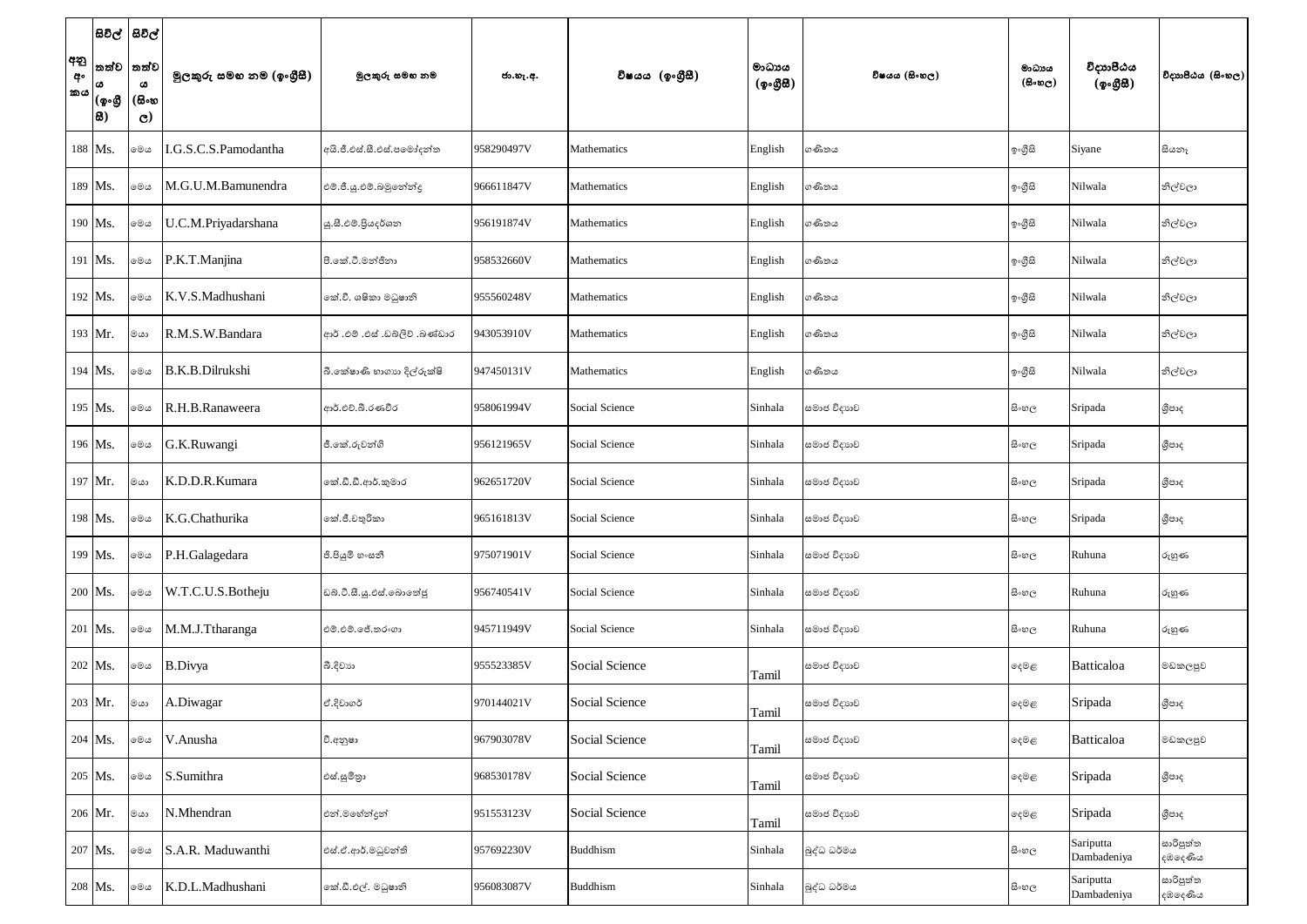|                 | $ \texttt{B}$ වල් $ $  | සිවිල්                             |                          |                              |             |                               |                                                  |                          |                                     |                           |                               |
|-----------------|------------------------|------------------------------------|--------------------------|------------------------------|-------------|-------------------------------|--------------------------------------------------|--------------------------|-------------------------------------|---------------------------|-------------------------------|
| අනු<br>අං<br>කය | තත්ව<br>(ඉංගුී<br> සි) | තත්ව<br>ය<br>(සිංහ<br>$\mathbf{C}$ | මූලකුරු සමහ නම (ඉංගුීසී) | මුලකුරු සමහ නම               | ජා.හැ.අ.    | විෂයය (ඉංගීුසී)               | මාධායය<br>$(\phi \circ \mathcal{B} \mathcal{B})$ | විෂයය (සිංහල)            | මාධායය<br>$(\theta \circ \omega_C)$ | විදාහපීඨය<br>(ඉංගීසී)     | විදාහපීඨය (සිංහල)             |
|                 | 209 Mr.                | මයා                                | P.K.A.L.Gunadasa         | පී.කේ.ඒ.එල්.ගුණදාස           | 943143366V  | <b>Buddhism</b>               | Sinhala                                          | බුද්ධ ධර්මය              | සි∘හල                               | Sariputta<br>Dambadeniya  | සාරිපුත්ත<br>දඹදෙණිය          |
|                 | $210$ Ms               | මෙය                                | K.M.A.Madhuwanthi        | කේ.එම්.ඒ මධුවන්ති            | 957710719V  | <b>Buddhism</b>               | Sinhala                                          | බුද්ධ ධර්මය              | සි∘හල                               | Sariputta<br>Dambadeniya  | සාරිපුත්ත<br>දඹලද <i>ණි</i> ය |
|                 | $211$ Ms.              | මෙය                                | G.W.C.K.S.Dayarathna     | ජී.ඩබ්ලිව්.සී.කේ.එස්.දයාරත්ත | 957542336V  | <b>Buddhism</b>               | Sinhala                                          | බුද්ධ ධර්මය              | සි∘හල                               | Sariputta<br>Dambadeniya  | සාරිපුත්ත<br>දඹදෙණිය          |
|                 | $212$ Ms.              | මෙය                                | A.K.N.Kalhari            | ඒ.කේ.එන්.කල්හාරි             | 958281455V  | <b>Buddhism</b>               | Sinhala                                          | බුද්ධ ධර්මය              | සි∘හල                               | Sariputta<br>Dambadeniya  | සාරිපුත්ත<br>දඹලද <i>ණි</i> ය |
|                 | 213 Ms.                | මෙය                                | W.M.D.N.Weerakoon        | ඩබලිව්.එම්.ඩී.එන්. වීරකෝන්   | 958112009V  | <b>Buddhism</b>               | Sinhala                                          | බුද්ධ ධර්මය              | සි∘හල                               | Sariputta<br>Dambadeniya  | සාරිපුත්ත<br>දඹදෙ <i>ණි</i> ය |
|                 | $214$ Ms.              | මෙය                                | K.A.S.N.Kaluarachchi     | ෙක්.ඒ.එස්.එන්.නිසංසලා        | 965410732V  | <b>Buddhism</b>               | Sinhala                                          | බුද්ධ ධර්මය              | සි∘හල                               | Sariputta<br>Dambadeniya  | සාරිපුත්ත<br>දඹදෙ <i>ණි</i> ය |
|                 | $215$ Mr.              | මයා                                | S.W.D.M.Senarathna       | එස්.ඩබ්ලිව්.ඩී.එම්. සේනාරත්න | 953363577V  | <b>Buddhism</b>               | Sinhala                                          | බුද්ධ ධර්මය              | සි∘හල                               | Sariputta<br>Dambadeniya  | සාරිපුත්ත<br>දඹලද <i>ණි</i> ය |
|                 | 216 Rev.               | හිමි                               | Rev.O.Chandananda        | පූජා ඕනෑගම වන්දානන්ද         | 942073860V  | <b>Buddhism</b>               | Sinhala                                          | බුද්ධ ධර්මය              | සි∘හල                               | Sariputa -<br>Nittambuwa  | සාරිපුත්ත -<br>නිට්ටඹුව       |
|                 | $217$ Ms.              | මෙය                                | L.M.P Liyanage           | එල්.එම්.පී.ලියනගේ            | 957171915V  | <b>Buddhism</b>               | Sinhala                                          | බුද්ධ ධර්මය              | සි∘හල                               | Sariputa -<br>Dambadeniya | සාරිපුත්ත<br>දඹදෙණිය          |
|                 | $218$ Ms.              | මෙය                                | K.C.M.Kumari             | කේ.සී.එම් කුමාරි             | 937333676 V | <b>Buddhism</b>               | Sinhala                                          | බුද්ධ ධර්මය              | සි∘හල                               | Sariputa -<br>Nittambuwa  | සාරිපුත්ත -<br>නිට්ටඹුව       |
|                 | 219 Ms.                | මෙය                                | S.Pushpika               | එස්.පුශ්පිකා                 | 975281574V  | Hindusam                      | Tamil                                            | හින්දු ධර්මය             | දෙමළ                                | Vavuniya                  | වවුනියාව                      |
|                 | 220 Ms.                | මෙය                                | G.Kavidha                | ජී.කවිධා                     | 957293654V  | Hindusam                      | Tamil                                            | හින්දු ධර්මය             | දෙමළ                                | Vavuniya                  | වවුනියාව                      |
|                 | 221 Ms.                | මෙය                                | M.Tulaksana              | එම්.තුලක්සනා                 | 967623687V  | Hindusam                      | Tamil                                            | හින්දු ධර්මය             | දෙමළ                                | Vavuniya                  | වවුනියාව                      |
|                 | 222 Mr.                | මයා                                | H.A.Haliq                | එච්.ඒ.හාලික්                 | 960803230V  | Islam                         | Tamil                                            | ඉස්ලාම්                  | දෙමළ                                | Addalaichenai             | අඩ්ඩාලච්චේන                   |
|                 | 223 Ms.                | මෙය                                | M.F.Vinojani             | එම්.එෆ්.විතෝජනී              | 967480851V  | Christianity                  | Tamil                                            | කිස්තියානි/ කතෝලික ධර්මය | දෙමළ                                | Vavuniya                  | වවුනියාව                      |
|                 | 224 Ms.                | මෙය                                | H.P.G.K. Sandamali       | එච්.පී.ජී.කේ.සඳමාලි.         | 957072933V  | First Language Sinhala        |                                                  | පළමුබස සිංහල             |                                     | Peradeniya                | පේරාදෙණිය                     |
|                 | 225 Ms.                | මෙය                                | Y.V.D. Madhushanthi      | වයි.වී.ඩී.මධුෂන්ති           | 967811017V  | <b>First Language Sinhala</b> |                                                  | පළමුබස සිංහල             |                                     | Peradeniya                | පේරාදෙණිය                     |
|                 | 226 Ms.                | මෙය                                | G.N. Suparna             | ජී.නයනි සුපර්ණා              | 967212300V  | <b>First Language Sinhala</b> |                                                  | පළමුබස සිංහල             |                                     | Peradeniya                | පේරාදෙණිය                     |
|                 | 227 Ms.                | මෙය                                | W.K.M. Wijesiri          | ඩබ්.කේ.එම්.විජේසිරි          | 956262097V  | First Language Sinhala        |                                                  | පළමුබස සිංහල             |                                     | Peradeniya                | පේරාදෙණිය                     |
|                 | 228 Ms.                | මෙය                                | J.A.V.S. Jayasinghe      | ලජ්.ඒ.වී.එස්.ජයසිංහ          | 967010952V  | <b>First Language Sinhala</b> |                                                  | පළමුබස සිංහල             |                                     | Peradeniya                | පේරාදෙණිය                     |
|                 | 229 Ms.                | මෙය                                | M.M. Lakmaali            | එම්.එම්.ලක්මාලි              | 968664271V  | <b>First Language Sinhala</b> |                                                  | පළමුබස සිංහල             |                                     | Peradeniya                | පේරාදෙණිය                     |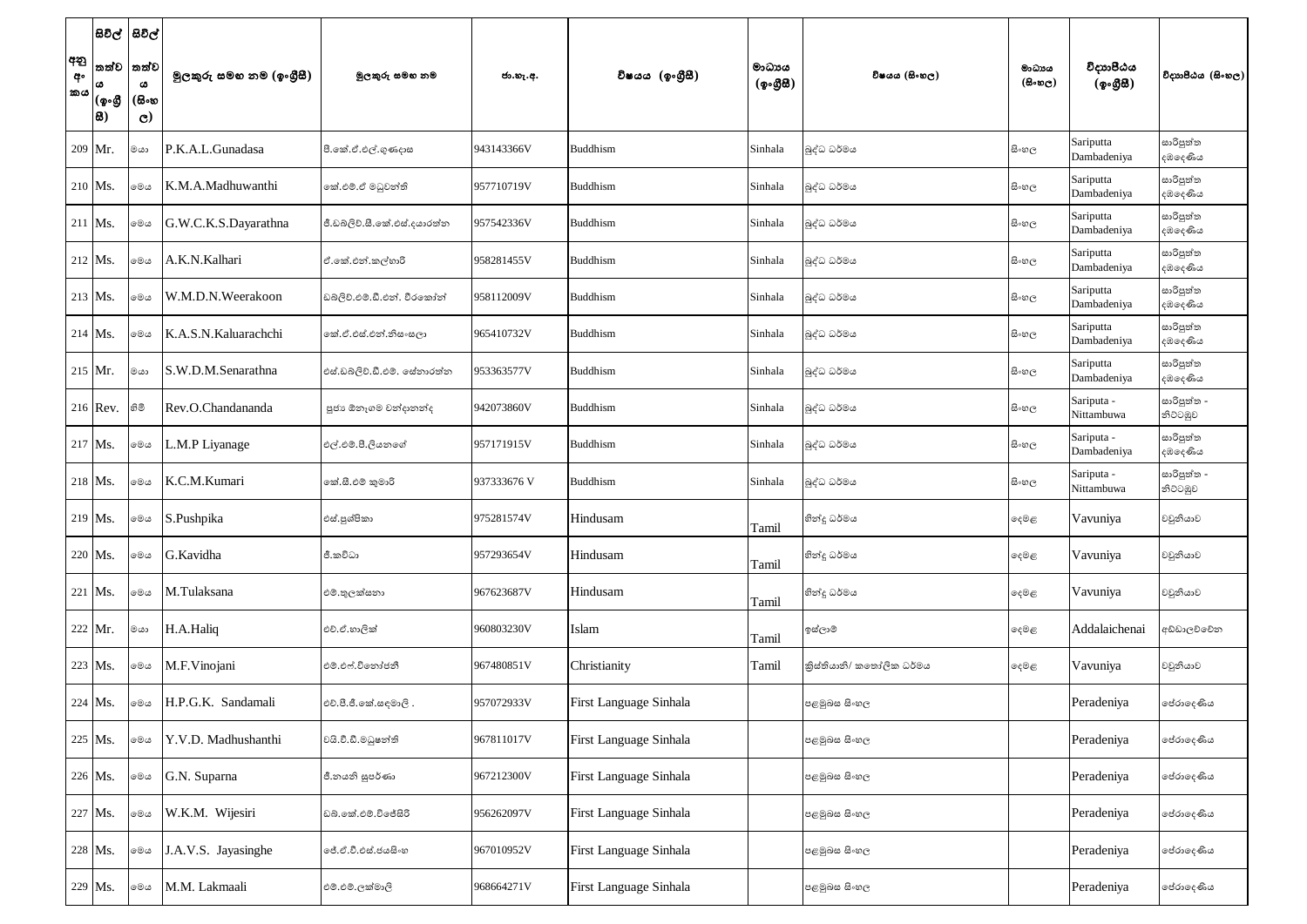| අනු<br>අං<br>කය | සිවිල්  සිවිල් <br>තත්ව<br> (စွ.တ္တိ<br> 8) | තත්ව<br>ω<br>(සිංහ<br>$\mathbf{C}$ | මුලකුරු සමහ නම (ඉංගුීසී) | මුලකුරු සමහ නම                | ජා.හැ.අ.     | විෂයය (ඉංගීුසි)             | මාධායය<br>$(\phi \circ \mathcal{B} \mathcal{B})$ | විෂයය (සිංහල) | මාධාය<br>(සිංහල) | විදාහපීඨය<br>(ඉංගීසී) | විදාහපීඨය (සිංහල) |
|-----------------|---------------------------------------------|------------------------------------|--------------------------|-------------------------------|--------------|-----------------------------|--------------------------------------------------|---------------|------------------|-----------------------|-------------------|
|                 | 230 Ms.                                     | මෙය                                | R.M.S. Ranaweera         | ආර්.එම්.එස්.රණවීර             | 967754129V   | First Language Sinhala      |                                                  | පළමුබස සිංහල  |                  | Peradeniya            | පේරාදෙණිය         |
|                 | $231$ Ms.                                   | මෙය                                | R.Udhayakala             | ආර්.උදයකලා                    | 967202851V   | Frist Language Tamil        |                                                  | පළමුබස දෙමළ   |                  | Sripada               | ශීපාද             |
|                 | $232$ Ms.                                   | මෙය                                | V.Donita Mery            | වී.ඩොනිටා මෙරී                | 967341576 V  | Frist Language Tamil        |                                                  | පළමුබස දෙමළ   |                  | Sripada               | ශීපාද             |
|                 | 233 Ms.                                     | මෙය                                | Yuganiya Nethra          | ජී. යුගනියා තේතුා             | 967914762V   | Frist Language Tamil        |                                                  | පළමුබස දෙමළ   |                  | Dharga Nagar          | දර්ගා නගර්        |
|                 | 234 Ms.                                     | මෙය                                | Divya. V                 | වී. දිවාහ                     | 965333126V   | Frist Language Tamil        |                                                  | පළමුබස දෙමළ   |                  | Dharga Nagar          | දර්ගා නගර්        |
|                 | 235 Ms.                                     | මෙය                                | R.S.Priyadarshani        | ආර්.එස්.පියදර්ශිනි            | 199657604089 | Frist Language Tamil        |                                                  | පළමුබස දෙමළ   |                  | Sripada               | ශීපාද             |
|                 | 236 Ms.                                     | මෙය                                | Pathmini .R              | ආර්. පත්මිනි                  | 966013796V   | Frist Language Tamil        |                                                  | පළමුබස දෙමළ   |                  | Dharga Nagar          | දර්ගා නගර්        |
|                 | 237 Ms.                                     | මෙය                                | Raseena .M.R.F           | එම්. ආර්. එෆ්. රසීනා          | 967471305V   | Frist Language Tamil        |                                                  | පළමුබස දෙමළ   |                  | Dharga Nagar          | දර්ගා නගර්        |
|                 | 238 Mr.                                     | මයා                                | N.Jeewadasan             | එන්.ජීවදාසන්                  | 941202250V   | Frist Language Tamil        |                                                  | පළමුබස දෙමළ   |                  | Sripada               | ශීපාද             |
|                 | 239 Ms.                                     | මෙය                                | V.Thanisha               | වී.දනීෂා                      | 975273709V   | Frist Language Tamil        |                                                  | පළමුබස දෙමළ   |                  | Sripada               | ශීපාද             |
|                 | 240 Mr.                                     | $ca$ ා                             | N. Raguwaran             | එන්.රගුවරන්                   | 963102887V   | <b>Frist Language Tamil</b> |                                                  | පළමුබස දෙමළ   |                  | Peradeniya            | පේරාදෙණිය         |
|                 | 241 Ms.                                     | මෙය                                | P.Mala Pragashani        | පී. මාලා පුගාෂනි              | 955190688V   | <b>Frist Language Tamil</b> |                                                  | පළමුබස දෙමළ   |                  | Sripada               | ශීපාද             |
|                 | $242$ Ms.                                   | මෙය                                | B.Dhanushiya Subashini   | බී.දකුෂියා සුභාෂිනි           | 967150215V   | Frist Language Tamil        |                                                  | පළමුබස දෙමළ   |                  | Sripada               | ශීපාද             |
|                 | 243 Ms.                                     | මෙය                                | R.Thushandhini           | ආර්.දූෂාන්තිනි                | 966345179V   | Frist Language Tamil        |                                                  | පළමුබස දෙමළ   |                  | Sripada               | ශීපාද             |
|                 | $244$ Ms.                                   | මෙය                                | M.Lavani                 | එම්.ලාවනී                     | 965542965V   | Frist Language Tamil        |                                                  | පළමුබස දෙමළ   |                  | Sripada               | ශීපාද             |
|                 | 245 Ms.                                     | මෙය                                | K. Thalani               | කේ.තාලනි                      | 947283537V   | Frist Language Tamil        |                                                  | පළමුබස දෙමළ   |                  | Peradeniya            | පේරාදෙණිය         |
|                 | 246 Ms.                                     | මෙය                                | A.R.R.R. Gamage          | ඒ. ආර්. ආර්. ආර්. ගමගේ        | 977363497V   | English                     | English                                          | ඉංගුිසි       | ඉංගීසි           | Peradeniya            | පේරාදෙණිය         |
|                 | 247 Ms.                                     | මෙය                                | D.L.D.D. Kulathunga      | ඩි.එල්. දිලුෂා ධනංජනී කුලතුංග | 955891104V   | English                     | English                                          | ඉංගුිසි       | ඉංගීසි           | Peradeniya            | පේරාදෙණිය         |
|                 | 248 Ms.                                     | මෙය                                | E.M.C. Edirisingha       | ඊ.එම්.සි.එදිරිසිංහ            | 955680405V   | English                     | English                                          | ඉංගීසි        | ඉංගුිසි          | Peradeniya            | පේරාදෙණිය         |
|                 | 249 Ms.                                     | මෙය                                | L.K.D. Shehani           | එල්.කේ.ඩී.ෂෙහානි              | 199484402817 | English                     | English                                          | ඉ∘ගීුසි       | ඉංගීසි           | Peradeniya            | පේරාදෙණිය         |
|                 | 250 Ms.                                     | මෙය                                | R.M.T.L .Bandara         | ආර්.එම්.ටී.එල්.බණ්ඩාර         | 957440843V   | English                     | English                                          | ඉංගීසි        | ඉංගුිසි          | Peradeniya            | පේරාදෙණිය         |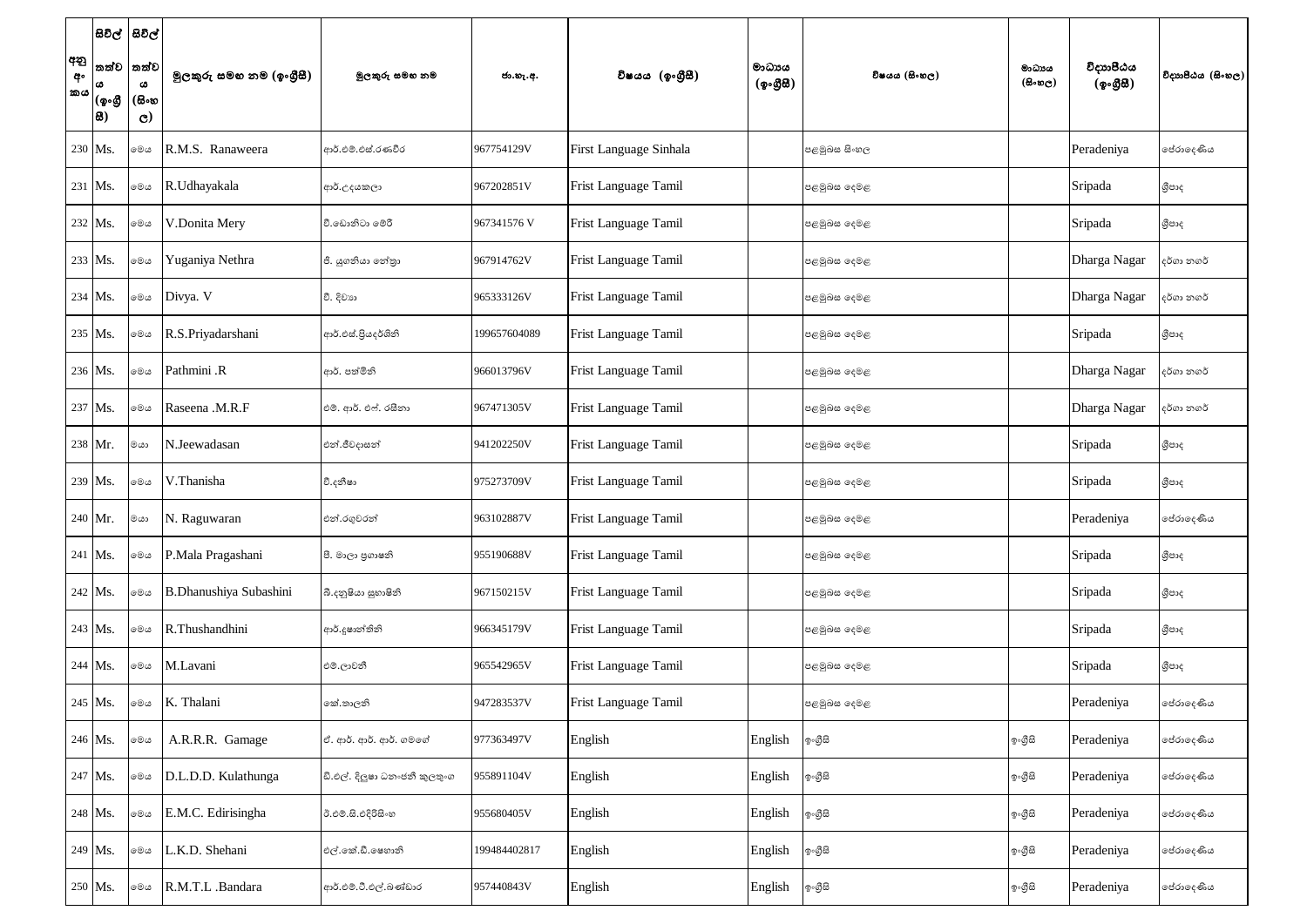| අනු<br>අං<br> කය | සිවිල්  සිවිල්<br>තත්ව<br> (စွ•൫<br> 8) | තත්ව<br>ω<br>(සිංහ<br>$\mathbf{C}$ | මුලකුරු සමහ නම (ඉංගුීසී) | මූලකුරු සමහ නම                               | ජා.හැ.අ.     | විෂයය (ඉංගීසී) | මාධායය<br>$({\cal Q} \circ \mathcal{B} \boxtimes)$ | විෂයය (සිංහල) | මාධාය<br>$(\theta \circ \omega_C)$ | විදාහපීඨය<br>(ඉංගීසී) | විදාහපීඨය (සිංහල) |
|------------------|-----------------------------------------|------------------------------------|--------------------------|----------------------------------------------|--------------|----------------|----------------------------------------------------|---------------|------------------------------------|-----------------------|-------------------|
| 251 Ms.          |                                         | මෙය                                | U.V.S.V<br>Karunasena    | ශු.වී.එස්.වී.කරුණාසේත                        | 966351144V   | English        | English                                            | ඉංගීසි        | ඉංගුිසි                            | Peradeniya            | පේරාදෙණිය         |
|                  | $252$ Ms.                               | මෙය                                | G.R.K.H. Bandara         | ජී.ආර්.කේ.එච්.බණ්ඩාර                         | 945531576V   | English        | English                                            | ඉංගීසි        | ඉංගුිසි                            | Peradeniya            | පේරාදෙණිය         |
|                  | 253 Ms.                                 | මෙය                                | K.R.K. Gimhani           | කේ.ආර්.කේ. ගිම්හානි                          | 955102215V   | English        | English                                            | ඉංගීසි        | ඉංගුිසි                            | Peradeniya            | පේරාදෙණිය         |
|                  | $254$ Ms.                               | මෙය                                | P.A. Kumudunee           | පී.ඒ. කුමුදුනී                               | 966094028V   | English        | English                                            | ඉංගීසි        | ඉ∘ගීසි                             | Pasdunrata            | පස්දුන්රට         |
|                  | 255 Ms.                                 | මෙය                                | L.D.Abeygunawardena      | එල්.ඩි.අබේගුණවර්ධන                           | 957970478V   | English        | English                                            | ඉංගීසි        | ඉංගුිසි                            | Pasdunrata            | පස්දුන්රට         |
|                  | 256 Ms.                                 | මෙය                                | K.D.H.S. Kulasiri        | නේ.ඩී.හ∘සනී සෙව්වන්දිකා<br>කුලසිරි           | 958063954V   | English        | English                                            | ඉංගීසි        | ඉ∘ගීසි                             | Pasdunrata            | පස්දුන්රට         |
|                  | 257 Ms.                                 | මෙය                                | K.M.I.P. Kumari          | කේ.එම්.අයි.පී.කුමාරි                         | 957572189V   | English        | English                                            | ඉංගීසි        | ඉ∘ගීසි                             | Pasdunrata            | පස්දුන්රට         |
|                  | 258 Ms.                                 | මෙය                                | P.A.G.Buddhadasa         | පී.ඒ.ගයනි බුද්ධදාස                           | 945962780V   | English        | English                                            | ඉංගුිසි       | ඉංගීසි                             | Peradeniya            | පේරාදෙණිය         |
|                  | 259 Ms.                                 | මෙය                                | P.W.V.M Jayarathne       | පී.ඩබ්ලිව්.වී.එම්.ජයරත්න                     | 958394608V   | English        | English                                            | ඉංගීසි        | ඉ∘ගීසි                             | Pasdunrata            | පස්දුන්රට         |
|                  | $260$ Ms.                               | මෙය                                | B.T.L. Padmakumara       | බී.ටී.එල්.පද්මකුමාර                          | 956670497V   | English        | English                                            | ඉංගුිසි       | ඉංගීසි                             | Pasdunrata            | පස්දුන්රට         |
|                  | 261 Ms.                                 | මෙය                                | K.P.N.N.Pathiranage      | කේ.පී.එන්.එන්.පතිරණගේ                        | 958553846V   | English        | English                                            | ඉංගීසි        | ඉ∘ගීුසි                            | Pasdunrata            | පස්දුන්රට         |
|                  | 262 Ms.                                 | මෙය                                | T.Saraniya               | ටී.සරනියා                                    | 966134127V   | English        | English                                            | ඉ∘ගීුසි       | ඉංගුිසි                            | Pasdunrata            | පස්දුන්රට         |
|                  | 263 Ms.                                 | මෙය                                | G.L.I.T. Jayasinghe      | ජී. එල්. ඉතෝෂිකා තිලංගනී<br>ජයසිංහ           | 968573217V   | English        | English                                            | ඉංගුිසි       | ඉංගීසි                             | Pasdunrata            | පස්දුන්රට         |
|                  | 264 Ms.                                 | මෙය                                | K.D.B.B. Kiriwaththuduwa | කේ.ඩී.බී.බී.කිරිවත්තුඩුව                     | 966270535V   | English        | English                                            | ඉංගීසි        | ඉංගුිසි                            | Pasdunrata            | පස්දුන්රට         |
|                  | 265 Ms.                                 | මෙය                                | W.A.S.M.H. Kusumsiri     | ඩබලිව. ඒ. සචිනි මාධූර්යා<br>හ∘සජනි කුසුමසිරි | 966173246V   | English        | English                                            | ඉංගීසි        | ඉ∘ගීසි                             | Pasdunrata            | පස්දූන්රට         |
|                  | 266 Ms.                                 | මෙය                                | L.A.M.K Somarathne       | එල් .ඒ.මධූෂා කේෂාණි<br>සෝමරත්න.              | 199678601383 | English        | English                                            | ඉංගුිසි       | ඉ∘ගීුසි                            | Pasdunrata            | පස්දුන්රට         |
|                  | 267 Ms.                                 | මෙය                                | Pavitha, M.M.T.          | එම්.එම්.ටී පවිතුා                            | 955712412V   | English        | English                                            | ඉංගීසි        | ඉංගීසි                             | Mahaweli              | මහවැලි            |
|                  | 268 Ms.                                 | මෙය                                | P.M.G.Attanayaka         | පී.එම්.ජී අත්තනායක                           | 945941073V   | Art            | Sinhala                                            | චිනු          | සි∘හල                              | Wayamba               | වයඹ               |
|                  | 269 Mr.                                 | මයා                                | Radeesha, B.A.S          | බී.ඒ.එස්.රදීෂ                                | 962942318V   | Art            | Sinhala                                            | චිතු          | සි∘හල                              | Mahaweli              | මහවැලි            |
|                  | 270 Mr.                                 | මයා                                | N.G.T.P.Wickramasingha   | එන්.ජී.ටී.පී.විකුමසිංහ                       | 942271018V   | Art            | Sinhala                                            | චිතු          | සි∘හල                              | Wayamba               | වයඹ               |
|                  | $271$ Mr.                               | $ca$ ා                             | W.P.A.Priyankara         | ඩබ්.පී.අජිත් පියංකර                          | 960013018V   | Art            | Sinhala                                            | චිනු          | සි∘හල                              | Wayamba               | වයඹ               |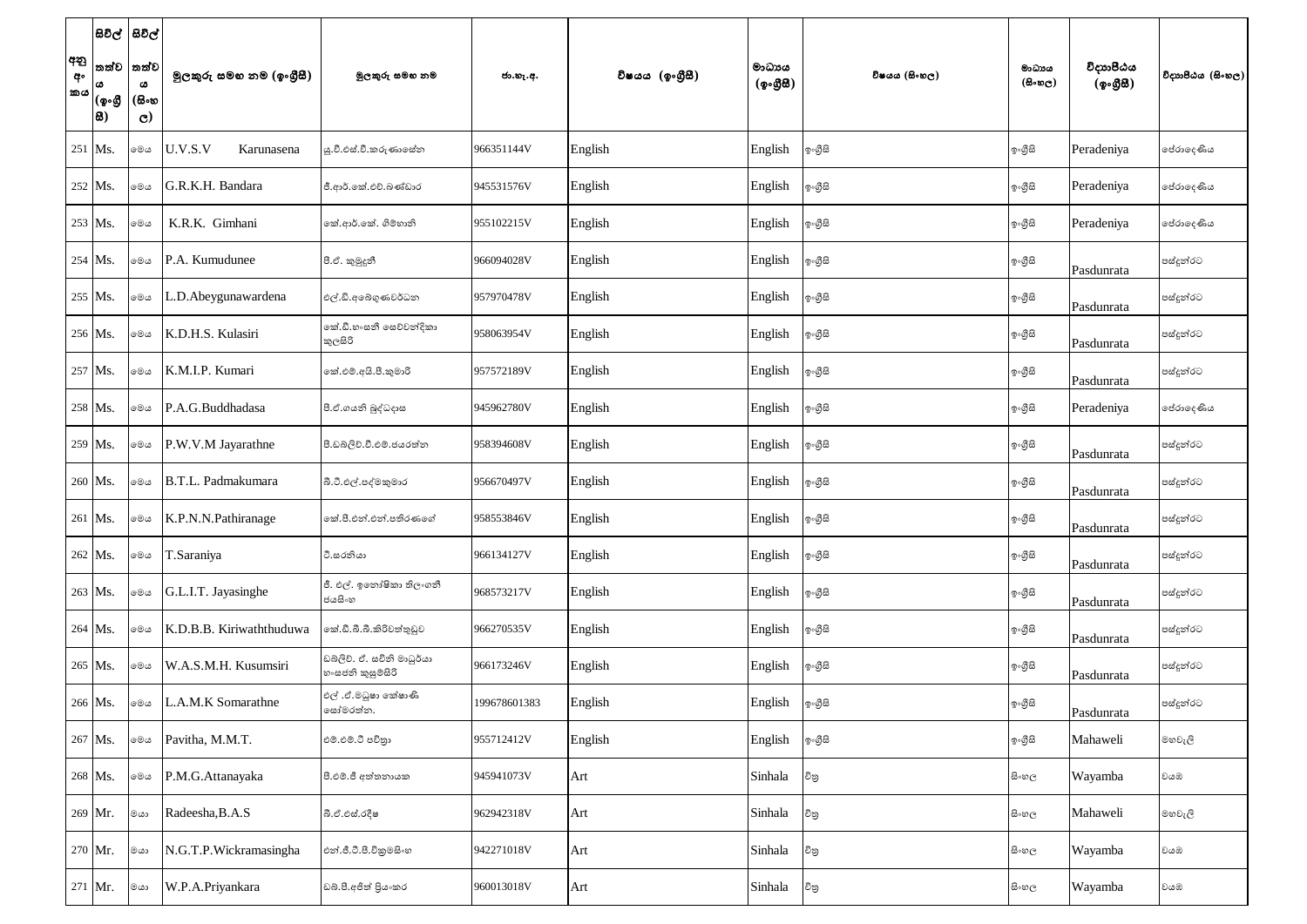| අනු<br>අං<br><b>කය</b> | සිවිල්  සිවිල්<br>්තත්ව<br> (စွ•൫<br> 8) | තත්ව<br>$\pmb{\omega}$<br>(සිංහ<br>$\mathbf{C}$ | මුලකුරු සමහ නම (ඉංගුීසී) | මුලකුරු සමහ නම                | ජා.හැ.අ.     | විෂයය (ඉංගීසී)          | මාධායය<br>$({\cal Q} \circ \mathcal{B} \boxtimes)$ | විෂයය (සිංහල)    | මාධාය<br>(සිංහල) | විදාහපීඨය<br>(ඉංගීසී) | විදාහපීඨය (සිංහල) |
|------------------------|------------------------------------------|-------------------------------------------------|--------------------------|-------------------------------|--------------|-------------------------|----------------------------------------------------|------------------|------------------|-----------------------|-------------------|
|                        | 272 Ms.                                  | මෙය                                             | Samanthika S.J.M.S       | එස්.ජේ.එම්.එස්.සමන්තිකා       | 967700860V   | Art                     | Sinhala                                            | චිනු             | සි∘හල            | Mahaweli              | මහවැලි            |
|                        | 273 Ms.                                  | මෙය                                             | S.M.Hewavitharana        | එස්.එම්.හේවාවිතාරණ            | 966950021V   | Art                     | Sinhala                                            | චිනු             | සි∘හල            | Wayamba               | වයඹ               |
|                        | $274$ Mr.                                | මයා                                             | Mmuthunayake M.H.P       | එම්.එච්.පී.මුතුනායක           | 951411094V   | Art                     | Sinhala                                            | චිනු             | සි∘හල            | Mahaweli              | මහවැලි            |
|                        | $275$ Ms.                                | මෙය                                             | M.S.F Sheema             | එම්.එස්.එෆ්.ශීමා              | 968353500V   | Art                     | Tamil                                              | විතු             | දෙමළ             | Batticaloa            | මඩකලපුව           |
|                        | 276 Ms.                                  | මෙය                                             | R.Sasika                 | ආර්.සසිකා                     | 965252290V   | Art                     | Tamil                                              | විතු             | දෙමළ             | Batticaloa            | මඩකලපුව           |
|                        | 277 Ms.                                  | මෙය                                             | K.Yugashini              | කේ.යුගාෂිනි                   | 967910155V   | Art                     | Tamil                                              | විතු             | දෙමළ             | Sripada               | ශීපාද             |
|                        | 278 Ms.                                  | මෙය                                             | P.Mary Jesintha          | පී.මේරි ජෙසින්තා              | 967671320V   | Art                     | Tamil                                              | විතු             | දෙමළ             | Sripada               | ශීපාද             |
|                        | 279 Ms.                                  | මෙය                                             | T. Vijitha               | ටී.විජිතා                     | 968282026V   | Art                     | Tamil                                              | විතු             | දෙමළ             | Sripada               | ශීපාද             |
|                        | 280   Ms.                                | මෙය                                             | T.Suganiya               | ටී.සුගනියා                    | 957590616V   | Art                     | Tamil                                              | චිතු             | දෙමළ             | Sripada               | ශීපාද             |
|                        | 281   Ms.                                | මෙය                                             | R.Pushpakumari           | ආර්.පුෂ්පකුමාරි               | 945052031V   | Art                     | Tamil                                              | විතු             | ඈමළ              | Sripada               | ශීපාද             |
|                        | 282 Ms.                                  | මෙය                                             | N.Krishnaweni            | එන්.කුිෂ්ණවෙනි                | 958500718V   | Art                     | Tamil                                              | චිතු             | දෙමළ             | Batticaloa            | මඩකලපුව           |
|                        | 283 Ms.                                  | මෙය                                             | G.D. Chathurika          | ජී.ඩී.චතුරිකා                 | 199578402089 | <b>Oriental Dancing</b> | Sinhala                                            | පෙරදිග නර්තනය    | සි∘හල            | Wayamba               | වයඹ               |
|                        | 284 Ms.                                  | මෙය                                             | M.P.K.Lakmali            | එම්.පී.කේ.ලක්මාලි             | 956852978V   | <b>Oriental Dancing</b> | Sinhala                                            | පෙරදිග නර්තනය    | සි∘හල            | Wayamba               | වයඹ               |
|                        | 285 Mr.                                  | මයා                                             | R.A.Rajapaksha           | ආර්.ඒ.රාජපක්ෂ                 | 961590590V   | <b>Oriental Dancing</b> | Sinhala                                            | පෙරදිග නර්තනය    | සි∘හල            | Wayamba               | වයඹ               |
|                        | 286 Ms.                                  | මෙය                                             | Kahawandala, K.R.I.P.K   | තේ.ආර්.අයි.පී.කේ.කහවත්දල      | 967591335V   | <b>Oriental Music</b>   | Sinhala                                            | පෙරදිග සංගීතය    | සි∘හල            | Mahaweli              | මහවැලි            |
|                        | 287 Ms.                                  | මෙය                                             | Udagedara, S.H.          | ඩබ්.ශු.සියුමි හසන්තිකා උඩගෙදර | 966600152V   | <b>Oriental Music</b>   | Sinhala                                            | පෙරදිග සංගීතය    | සි∘හල            | Mahaweli              | මහවැලි            |
|                        | 288 Ms.                                  | මෙය                                             | Manohari B. V. N. S.     | බී.වී නිෂාදී ශෂිකලා මනෝහාරි   | 955741765V   | <b>Oriental Music</b>   | Sinhala                                            | පෙරදිග සංගීතය    | සි∘හල            | Mahaweli              | මහවැලි            |
|                        | 289 Mr.                                  | ගය                                              | G.Siriminod              | ජී.සිරිමිනෝඩ්                 | 951173800V   | <b>Carnatic Music</b>   | Tamil                                              | කර්ණාටක සංගීතය   | දෙමළ             | Jaffna                | යාපනය             |
|                        | 290 Ms.                                  | මෙය                                             | C.Manomani               | එස්.මතෝමනි                    | 955763998V   | <b>Carnatic Music</b>   | Tamil                                              | කර්ණාටක සංගීතය   | දෙමළ             | Sripada               | ශීපාද             |
|                        | 291 Mr.                                  | මයා                                             | N.D.Dasanayaka           | එන්.ඩී.දසනායක                 | 950803789V   | Drama & Theatre         | Sinhala                                            | නාටා හා රංග කලාව | සි∘හල            | Wayamba               | වයඹ               |
|                        | 292 Mr.                                  | $ca$ ා                                          | M. Thusiyanthan          | එම්.තූසියන්තන්                | 963411502V   | Drama & Theatre         | Tamil                                              | නාටා හා රංග කලාව | ඈමළ              | Batticaloa            | මඩකලපුව           |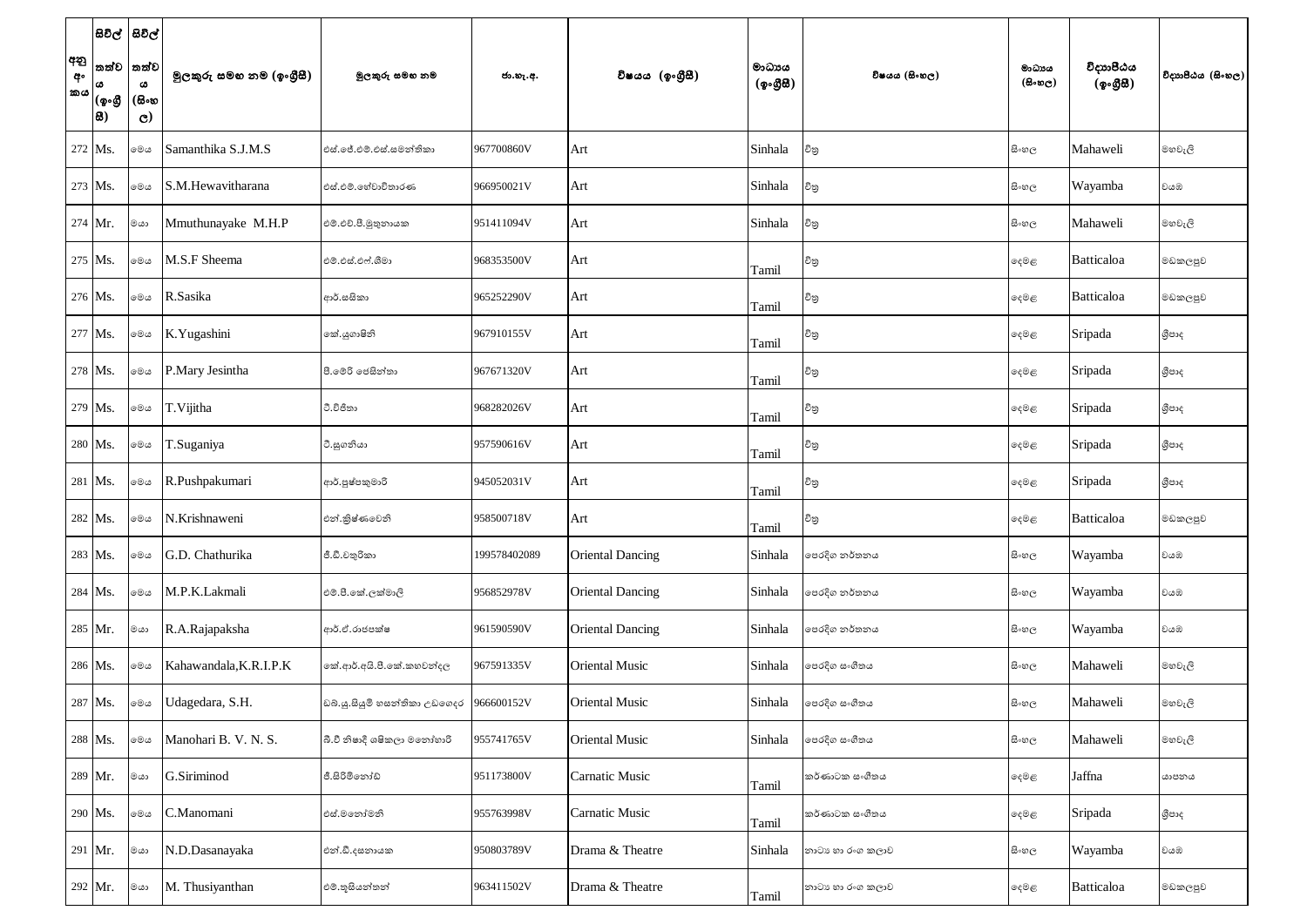| අනු<br>අ॰<br><b>්කය</b> | සිවිල්  සිවිල්<br>්තත්ව<br> (စွ•൫<br> 83) | තත්ව<br>$\pmb{\omega}$<br>(සිංහ<br>$\mathbf{C}$ | මුලකුරු සමහ නම (ඉංගුීසී) | මූලකුරු සමහ නම                       | ජා.හැ.අ.     | විෂයය (ඉංගීසී)            | මාධායය<br>$({\cal Q} \circ {\cal GB})$ | විෂයය (සිංහල)   | මාධායය<br>(සිංහල) | විදාහපීඨය<br>(ඉංගීසී) | විදාහපීඨය (සිංහල) |
|-------------------------|-------------------------------------------|-------------------------------------------------|--------------------------|--------------------------------------|--------------|---------------------------|----------------------------------------|-----------------|-------------------|-----------------------|-------------------|
|                         | $293$ Ms.                                 | මෙය                                             | C. H. Senavirathna       | සී.එච්. සෙනවිරත්න                    | 967541664V   | <b>Physical Education</b> | Sinhala                                | ශාරීරික අධාහපනය | සි∘හල             | Uva                   | ඌව                |
|                         | $294$ Ms.                                 | මෙය                                             | W.A.L.H.Nayanangani      | ඩබ්ලිව්.ඒ.එල්.එච්.නයනාංගනී           | 967032190V   | <b>Physical Education</b> | Sinhala                                | ශාරීරික අධාහපනය | සිංහල             | Uva                   | ඌව                |
|                         | 295 Ms.                                   | මෙය                                             | G.E.Harshanamali         | ජී. ඊ. හර්ෂණමාලී                     | 965691065V   | <b>Physical Education</b> | Sinhala                                | ශාරීරික අධාහපනය | සි∘හල             | Uva                   | ඌව                |
|                         | 296 Mr.                                   | මයා                                             | K.P.S.W.Wickramasighe    | නේ.පි.එස්.ඩ්බ්ලිව්.විකුමසිංහ         | 950592460V   | <b>Physical Education</b> | Sinhala                                | ශාරීරික අධාහපනය | සි∘හල             | Uva                   | ඌව                |
|                         | 297 Ms.                                   | මෙය                                             | N.W.K.N. Anjalee         | එන්.ඩබ්.කේ.එන්.අංජලී                 | 967232572V   | <b>Physical Education</b> | Sinhala                                | ශාරීරික අධාහපනය | සිංහල             | Uva                   | ඌව                |
|                         | 298 Ms.                                   | මෙය                                             | M.M.S.Madhubhashini      | එම්.එම්.එස්.මධුහාෂිණී                | 968662163V   | <b>Physical Education</b> | Sinhala                                | ශාරීරික අධාහපනය | සි∘හල             | Uva                   | ඌව                |
|                         | 299 Mr.                                   | මයා                                             | K.A.R.L.Kasthuriarachchi | කේ.ඒ.ආර්.එල් කස්තුරිආරච්චි           | 963510403V   | <b>Physical Education</b> | Sinhala                                | ශාරීරික අධාහපනය | සි∘හල             | Uva                   | ඌව                |
|                         | 300 Ms.                                   | මෙය                                             | M.H.K.M. Aberathna       | එම්.එච්.කේ.එම්.අබේරත්න               | 965591826V   | <b>Physical Education</b> | Sinhala                                | ශාරීරික අධාහපනය | සි∘හල             | Uva                   | ඌව                |
|                         | $301$ Ms.                                 | මෙය                                             | L.L.H.Kaushalaya         | එල්. එල්. එච් කෞෂලාග                 | 975141667V   | <b>Physical Education</b> | Sinhala                                | ශාරීරික අධාහපනය | සි∘හල             | Uva                   | ඌව                |
|                         | $302$ Mr.                                 | ගය                                              | S.D.T.L. Madushan        | එස්.ඩී.ටී.එල්.මධුෂාන්.               | 961802164V   | <b>Physical Education</b> | Sinhala                                | ශාරීරික අධාහපනය | සි∘හල             | Uva                   | ඌව                |
|                         | 303 Ms.                                   | මෙය                                             | W.R.T.M.Kumari           | ඩබලිව් .ආර්.ටී.එම්.කුමාරි            | 965751033V   | <b>Physical Education</b> | Sinhala                                | ශාරීරික අධාහපනය | සි∘හල             | Uva                   | ඌව                |
|                         | 304 Mr.                                   | මයා                                             | E.G.C.S Indrasiri        | ඊ.ජී.සී.එස් ඉන්දුසිරි                | 199629902366 | <b>Physical Education</b> | Sinhala                                | ශාරීරික අධාහපනය | සිංහල             | Ruhuna                | රුහුණ             |
|                         | 305 Ms.                                   | මෙය                                             | L.G.Y. D. Senavirathna   | එල්.ජී .වයි.ඩී .සෙනෙවිරත්ත           | 957382991V   | <b>Physical Education</b> | Sinhala                                | ශාරීරික අධාහපනය | සි∘හල             | Uva                   | ඌව                |
|                         | 306 Ms.                                   | මෙය                                             | H.M.S.M.Jayarathna.      | එච්.එම්.එස්.එම්.ජයරත්ත               | 967381489V   | <b>Physical Education</b> | Sinhala                                | ශාරීරික අධාහපනය | සිංහල             | Uva                   | ඌව                |
|                         | 307 Mr.                                   | ගය                                              | E.K.M.P.Kavinda          | ඊ.කේ.එම්.පී.කාවින්ද                  | 953383039V   | <b>Physical Education</b> | Sinhala                                | ශාරීරික අධාහපනය | සිංහල             | Nilwala               | නිල්වලා           |
|                         | 308 Mr.                                   | මයා                                             | .B. A. Chathuranga       | අයි.බී.ඒ. චතුරංග                     | 961624517V   | <b>Physical Education</b> | Sinhala                                | ශාරීරික අධාහපනය | සි∘හල             | Nilwala               | නිල්වලා           |
|                         | 309 Mr.                                   | මයා                                             | A.D.Kasun Chanaka        | ඒ.ඩී.කේ.වානක                         | 951063240V   | <b>Physical Education</b> | Sinhala                                | ශාරීරික අධාහපනය | සිංහල             | Nilwala               | නිල්වලා           |
|                         | 310 Mr.                                   | මයා                                             | A.M.L Samansena          | ඒ.එම්.එල්.සමන්සේන                    | 960411331V   | <b>Physical Education</b> | Sinhala                                | ශාරීරික අධාහපනය | සි∘හල             | Ruhuna                | රුහුණ             |
|                         | $311$ Mr.                                 | මයා                                             | K.H.S.M.Kaushan          | කේ.එච්.සකුත්ත මතෝජ් කෞශන් 960370287V |              | <b>Physical Education</b> | Sinhala                                | ශාරීරික අධාහපනය | සි∘හල             | Nilwala               | නිල්වලා           |
| 312                     |                                           | ගය                                              |                          | ඒ.ඒ.ඩී.ජේ.එන්.සී.අමරතුංග             | 199119401430 | <b>Physical Education</b> | Sinhala                                | ශාරීරික අධාහපනය | සිංහල             | Uva                   | ඌව                |
|                         | $313$ Mr.                                 | මයා                                             | D.Udayashantha           | ඩී.උදයශාන්ත                          | 963090307V   | <b>Physical Education</b> | Tamil                                  | ශාරීරික අධාහපනය | ඈමළ               | Batticaloa            | මඩකලපුව           |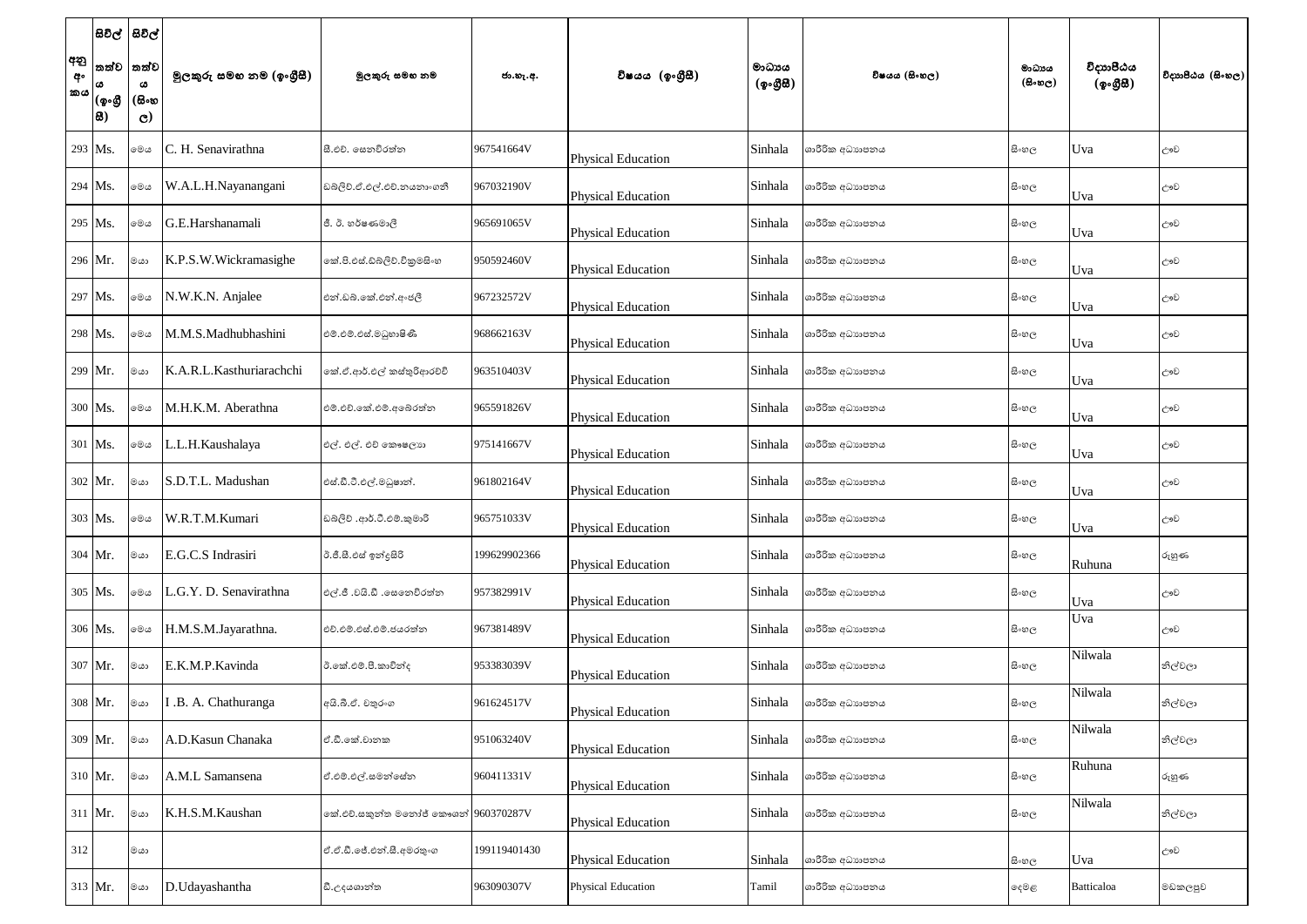| අනු<br>අං<br>කය | තත්ව<br>(ඉංගී<br> සි) | සිවිල්  සිවිල්<br>තත්ව<br>ය<br>(සිංහ<br>$\mathbf{C}$ | මුලකුරු සමහ නම (ඉංගුීසී) | මූලකුරු සමහ නම                 | ජා.හැ.අ.   | විෂයය (ඉංගීසී)            | මාධායය<br>$({\cal Q} \circ \mathcal{B} \boxtimes)$ | විෂයය (සිංහල)        | මාධාය<br>$($ සිංහල $)$ | විදාහපීඨය<br>(ඉංගීසී) | විදාහපීඨය (සිංහල) |
|-----------------|-----------------------|------------------------------------------------------|--------------------------|--------------------------------|------------|---------------------------|----------------------------------------------------|----------------------|------------------------|-----------------------|-------------------|
|                 | $314$ Ms.             | මෙය                                                  | K.Kanagapriya            | කේ.කනගපියා                     | 968642634V | <b>Physical Education</b> | Tamil                                              | ශාරීරික අධාහපනය      | ඈමළ                    | Batticaloa            | මඩකලපුව           |
|                 | 315 Mr.               | මයා                                                  | A.Sajidh Ahamed          | ඒ.සාජීද් අහමඩ්                 | 962722873V | <b>Physical Education</b> | Tamil                                              | ශාරීරික අධාහපනය      | දෙමළ                   | Vavuniya              | වවුනියාව          |
|                 | 316 Ms.               | මෙය                                                  | .Kanmanifpriya           | ජී.කන්මනිපියා                  | 955913477V | <b>Physical Education</b> | Tamil                                              | ශාරීරික අධාහපනය      | ඈමළ                    | Vavuniya              | වවුනියාව          |
|                 | $317$ Mr.             | මයා                                                  | Y.Vino                   | වයි.විනෝ                       | 952612212V | <b>Physical Education</b> | Tamil                                              | ශාරීරික අධාහපනය      | දෙමළ                   | Batticaloa            | මඩකලපුව           |
|                 | 318 Mr.               | මයා                                                  | M.A.M Azhath             | එම්.ඒ.එම්.අසාත්                | 963440502V | <b>Physical Education</b> | Tamil                                              | ශාරීරික අධාහපනය      | දෙමළ                   | Batticaloa            | මඩකලපුව           |
|                 | 319 Mr.               | මයා                                                  | M.Sanjeewan              | එම්.සංජීවන්                    | 952842048V | <b>Physical Education</b> | Tamil                                              | ශාරීරික අධාහපනය      | දෙමළ                   | Batticaloa            | මඩකලපුව           |
|                 | 320 Ms.               | මෙය                                                  | S.A.Y.L.Dharmasena       | එස්.ඒ.වයි.එල්.ධර්මසේන          | 967102989V | Home Economics            | Sinhala                                            | ගෘහ ආර්ථික විදාහව    | සි∘හල                  | Ruhuna                | රුහුණ             |
|                 | 321 Ms.               | මෙය                                                  | A.W.N. K. Wimalasena     | ඒ.ඩබ්.එන්.කේ.විමලසේන           | 955361067V | Home Economics            | Sinhala                                            | ගෘහ ආර්ථික විදාහව    | සි∘හල                  | Ruhuna                | රුහුණ             |
|                 | 322 Ms.               | මෙය                                                  | R.A.T.V.Rajapaksha       | ආර්.ඒ.ටී.වී.රාජපක්ෂ            | 956552664V | Home Economics            | Sinhala                                            | ගෘහ ආර්ථික විදාහව    | සි∘හල                  | Ruhuna                | රුහුණ             |
|                 | 323 Ms.               | මෙය                                                  | L.M.R.M.Nugawela         | එල්.එම් .ආර්.එම්.නුගවෙල        | 967063320V | Home Economics            | Sinhala                                            | ගෘහ ආර්ථික විදාහව    | සිංහල                  | Ruhuna                | රුහුණ             |
|                 | 324 Ms.               | මෙය                                                  | K.G.S.M.Gamage           | කේ.ජී.එස්.එම්.ගමගේ             | 966051981V | Home Economics            | Sinhala                                            | ගෘහ ආර්ථික විදාහව    | සි∘හල                  | Ruhuna                | රුහුණ             |
|                 | 325 Ms.               | මෙය                                                  | M. M. F Nahja            | එම්.එම්.එෆ්.නහ්ජා              | 966591757V | Home Economics            | Tamil                                              | ගෘහ ආර්ථික විදාහව    | දෙමළ                   | Dharga Nagar          | දර්ගා නගර්        |
|                 | 326 Ms.               | මෙය                                                  | R.F.Shifqa               | ආර්.එෆ්.ෂිෆ්කා                 | 966680393V | Home Economics            | Tamil                                              | ගෘහ ආර්ථික විදාහව    | දෙමළ                   | Dharga Nagar          | දර්ගා නගර්        |
|                 | 327 Ms.               | මෙය                                                  | J. A. N. N. Jayasinghe   | ලේ.ඒ.එන්.එන්.ජයසි∘හ            | 968163868V | Agri & Food Technology    | Sinhala                                            | කෘෂි හා ආහාර තාක්ෂණය | සි∘හල                  | Pulathisipura         | පුලතිසිපුර        |
|                 | 328 Ms.               | මෙය                                                  | S.A.P.D.Jayasooriya      | එස්.ඒ.පී.ඩී.ජයසූරිය            | 968662554V | Agri & Food Technology    | Sinhala                                            | කෘෂි හා ආහාර තාක්ෂණය | සිංහල                  | Pulathisipura         | පුලතිසිපුර        |
|                 | 329 Mr.               | මයා                                                  | G.R.C.M.Bandara          | ජී.ආර්.සි.එම්.බණ්ඩාර           | 970283200V | Agri & Food Technology    | Sinhala                                            | කෘෂි හා ආහාර තාක්ෂණය | සි∘හල                  | Pulathisipura         | පුලතිසිපුර        |
|                 | 330 Ms.               | මෙය                                                  | P.G.P.H. Rathnasiri      | පී.ජී.පමෝදාහ හර්ෂණී රත්නසිරි   | 968563718V | Agri & Food Technology    | Sinhala                                            | කෘෂි හා ආහාර තාක්ෂණය | සි∘හල                  | Pulathisipura         | පුලතිසිපුර        |
|                 | 331 Ms.               | මෙය                                                  | K.M.S.A. Kulathunga      | කේ.එම්.එස්.ඒ.කූලතුංග           | 946392405V | Agri & Food Technology    | Sinhala                                            | කෘෂි හා ආහාර තාක්ෂණය | සිංහල                  | Pulathisipura         | පුලතිසිපුර        |
|                 | 332 Ms.               | මෙය                                                  | C.M.A.L.Kumari.          | සී.එම්.අචිනි ලසන්තිකා කුමාරි.  | 948263980V | Agri & Food Technology    | Sinhala                                            | කෘෂි හා ආහාර තාක්ෂණය | සි∘හල                  | Pulathisipura         | පුලතිසිපුර        |
|                 | 333 Ms.               | මෙය                                                  | J.D.M Jayaweera          | <u>ශු.ඩී.එම්.ජයවීර</u>         | 968453092V | Agri & Food Technology    | Sinhala                                            | කෘෂි හා ආහාර තාක්ෂණය | සිංහල                  | Pulathisipura         | පුලතිසිපුර        |
|                 | 334 Ms.               | මෙය                                                  | D.W.M.T.I. Divigalpitiya | ඩී.ඩබ්.එම්.ටී.අයි.දිවිගල්පිටිය | 948511410V | Agri & Food Technology    | Sinhala                                            | කෘෂි හා ආහාර තාක්ෂණය | සිංහල                  | Pulathisipura         | පුලතිසිපුර        |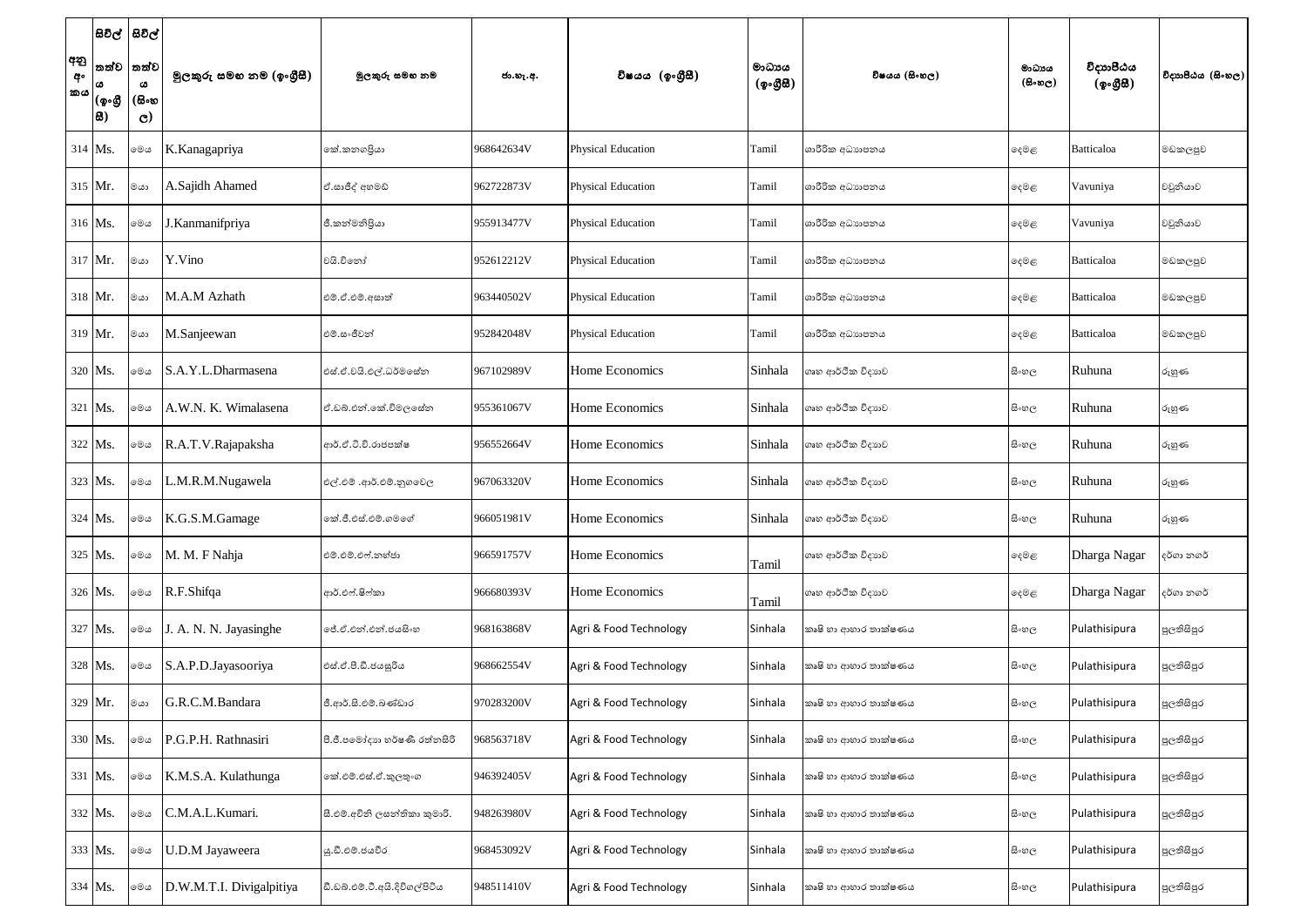| අනු<br>අං<br>'කය | සිවිල්  සිවිල්<br>∣(စွ∘൫<br> සි) | තත්ව  තත්ව<br>ω<br>(සිංහ<br>$\mathbf{C}$ | මූලකුරු සමහ නම (ඉංගීසී)                              | මූලකුරු සමහ නම                | ජා.හැ.අ.     | විෂයය (ඉංගීසී)                                  | මාධායය<br>$(\phi \circ \mathcal{B} \mathcal{B})$ | විෂයය (සිංහල)                | මාධාය<br>$(B \circ \mathfrak{v}_C)$ | විදාහපීඨය<br>(ඉංගීසී) | විදාහපීඨය (සිංහල) |
|------------------|----------------------------------|------------------------------------------|------------------------------------------------------|-------------------------------|--------------|-------------------------------------------------|--------------------------------------------------|------------------------------|-------------------------------------|-----------------------|-------------------|
|                  | 335 Ms.                          | මෙය                                      | A.G.R. Lakmali                                       | ඒ.ජී.ආර්.ලක්මාලි              | 966020830V   | Agri & Food Technology                          | Sinhala                                          | කෘෂි හා ආහාර තාක්ෂණය         | සි∘හල                               | Pulathisipura         | පුලතිසිපුර        |
|                  | 336 Ms.                          | මෙය                                      | M.A.Rahma                                            | එම්.ඒ.රහ්මා                   | 965490183V   | Agri & Food Technology                          | Tamil                                            | කෘෂි හා ආහාර තාක්ෂණය         | දෙමළ                                | Vavuniya              | වවුනියාව          |
|                  | 337 Ms.                          | මෙය                                      | M.A.F.Amna Ameersadheeq  එම්.ඒ.එෆ්.අමිනා අමිර්සාදිත් |                               | 975150178V   | Agri & Food Technology                          | Tamil                                            | කෘෂි හා ආහාර තාක්ෂණය         | දෙමළ                                | Vavuniya              | වවුනියාව          |
|                  | 338 Ms.                          | මෙය                                      | M.S.F.Nasheela                                       | එම්.එස්.එෆ්.නසීලා             | 199666601801 | Agri & Food Technology                          | Tamil                                            | කෘෂි හා ආහාර තාක්ෂණය         | දෙමළ                                | Vavuniya              | වවුනියාව          |
|                  | 339 Ms.                          | මෙය                                      | M.F.F.Fadhla                                         | එම්.එෆ්.එෆ්.ෆඩ්ලා             | 966840978V   | Agri & Food Technology                          | Tamil                                            | කෘෂි හා ආහාර තාක්ෂණය         | දෙමළ                                | Vavuniya              | වවුනියාව          |
|                  | 340 Ms.                          | මෙය                                      | H.D.D.N.Wickramasooriya                              | එච්. ඩී. ඩී. එන් . විකුමසූරිය | 966343087V   | <b>Information Communication</b><br>Thechnology | English                                          | තොරතුරු හා සන්නිවේදන තාක්ෂණය | ඉංගුිසි                             | Ruwanpura             | රුවන්පුර          |
|                  | $341$ Ms.                        | මෙය                                      | P.U.E Pathmasiri                                     | පී.යු.ඊ.පත්මසිරි              | 947410970V   | <b>Information Communication</b><br>Thechnology | English                                          | තොරතුරු හා සන්නිවේදන තාක්ෂණය | ඉංගුිසි                             | Ruwanpura             | රුවන්පුර          |
|                  | $342$ Ms.                        | මෙය                                      | N.U. Pothuwila                                       | එන්. යු. පොතුවිල              | 966260319V   | <b>Information Communication</b><br>Thechnology | English                                          | තොරතුරු හා සන්නිවේදන තාක්ෂණය | ඉ∘ගුිසි                             | Ruwanpura             | රුවන්පුර          |
|                  | 343 Ms.                          | මෙය                                      | P.A.S.Chathurangani                                  | පී.ඒ.එස්.චතුරංගනී             | 967282146V   | <b>Information Communication</b><br>Thechnology | English                                          | තොරතුරු හා සන්නිවේදන තාක්ෂණය | ඉංගුිසි                             | Ruwanpura             | රුවන්පුර          |
|                  | $344$ Ms.                        | මෙය                                      | .G.I.H.U.Weerasooriya                                | අයි.ජී.අයි.එච්.යු.වීරසූරිය.   | 968012258V   | <b>Information Communication</b><br>Thechnology | English                                          | තොරතුරු හා සන්නිවේදන තාක්ෂණය | ඉංගුිසි                             | Ruwanpura             | රුවන්පුර          |
|                  | 345 Ms.                          | මෙය                                      | K.D.R.D.Nayanathara                                  | කේ.ඩී.ආර්.ඩී.නයනතාරා          | 967870668V   | <b>Information Communication</b><br>Thechnology | English                                          | තොරතුරු හා සන්නිවේදන තාක්ෂණය | ඉ∘ගුිසි                             | Ruwanpura             | රුවන්පුර          |
|                  | 346 Ms.                          | මෙය                                      | B. M. H. D. Balasooriya                              | බී.එම්.එච්.ඩී.බාලසූරිය        | 975260380V   | <b>Information Communication</b><br>Thechnology | English                                          | තොරතුරු හා සන්නිවේදන තාක්ෂණය | ඉ∘ගුිසි                             | Ruwanpura             | රුවන්පුර          |
|                  | 347 Mr.                          | මයා                                      | J.H.M.S.C Nandana                                    | ජේ.එච්.එම්.එස්.සී.නන්දන       | 960611985V   | <b>Information Communication</b><br>Thechnology | English                                          | තොරතුරු හා සන්නිවේදන තාක්ෂණය | ඉංගුිසි                             | Ruwanpura             | රුවන්පුර          |
|                  | 348 Mr.                          | මයා                                      | L. A. D. L. Malwaththa                               | එල්.ඒ.ඩී.එල්.මල්වත්ත          | 961382912V   | <b>Information Communication</b><br>Thechnology | English                                          | තොරතුරු හා සන්නිවේදන තාක්ෂණය | ඉංගුිසි                             | Ruwanpura             | රුවන්පුර          |
|                  | 349 Ms.                          | මෙය                                      | G.V.D.N.Vithanage                                    | ජී.වී.ඩී.එන්.විතානගේ          | 968352717V   | <b>Information Communication</b><br>Thechnology | English                                          | තොරතුරු හා සන්නිවේදන තාක්ෂණය | ඉංගුිසි                             | Ruwanpura             | රුවන්පුර          |
|                  | 350 Ms.                          | මෙය                                      | K. H. Kalpana                                        | කේ.එච්.කල්පනා                 | 967521027V   | <b>Information Communication</b><br>Thechnology | English                                          | තොරතුරු හා සන්නිවේදන තාක්ෂණය | ඉංගුිසි                             | Ruwanpura             | රුවන්පුර          |
|                  | 351 Ms.                          | මෙය                                      | N.F.Nahadiya                                         | එන්.එෆ්.නහදියා                | 965962140V   | <b>Information Communication</b><br>Thechnology | English                                          | තොරතුරු හා සන්නිවේදන තාක්ෂණය | ඉ∘ගුිසි                             | Ruwanpura             | රුවන්පුර          |
|                  | $352$ Mr.                        | මයා                                      | D.L.H.Y.A. De Silva                                  | ඩී.එල්.එච්.වයි.ඒ ද සිල්වා     | 962854796V   | <b>Information Communication</b><br>Thechnology | English                                          | තොරතුරු හා සන්නිවේදන තාක්ෂණය | ඉංගුිසි                             | Ruwanpura             | රුවන්පුර          |
|                  | 353 Mr.                          | මයා                                      | R.L.D.H.Karunarathna                                 | ආර්.එල්.ඩී.එච්.කරුණාරත්ත      | 960900774V   | <b>Information Communication</b><br>Thechnology | English                                          | තොරතුරු හා සන්නිවේදන තාක්ෂණය | ඉ∘ගුිසි                             | Ruwanpura             | රුවන්පුර          |
|                  | 354 Ms.                          | මෙය                                      | K.V.H.TKahawattha                                    | කේ.වී.හසන්ති තමරා කහවත්ත      | 946920622V   | <b>Information Communication</b><br>Thechnology | English                                          | තොරතුරු හා සන්නිවේදන තාක්ෂණය | ඉංගීසි                              | Ruwanpura             | රුවන්පුර          |
|                  | 355 Ms.                          | මෙය                                      | Y.Sugandi                                            | වයි. සුගන්ති                  | 958041756V   | <b>Information Communication</b><br>Thechnology | English                                          | තොරතුරු හා සන්නිවේදන තාක්ෂණය | ඉ∘ගීසි                              | Ruwanpura             | රුවන්පුර          |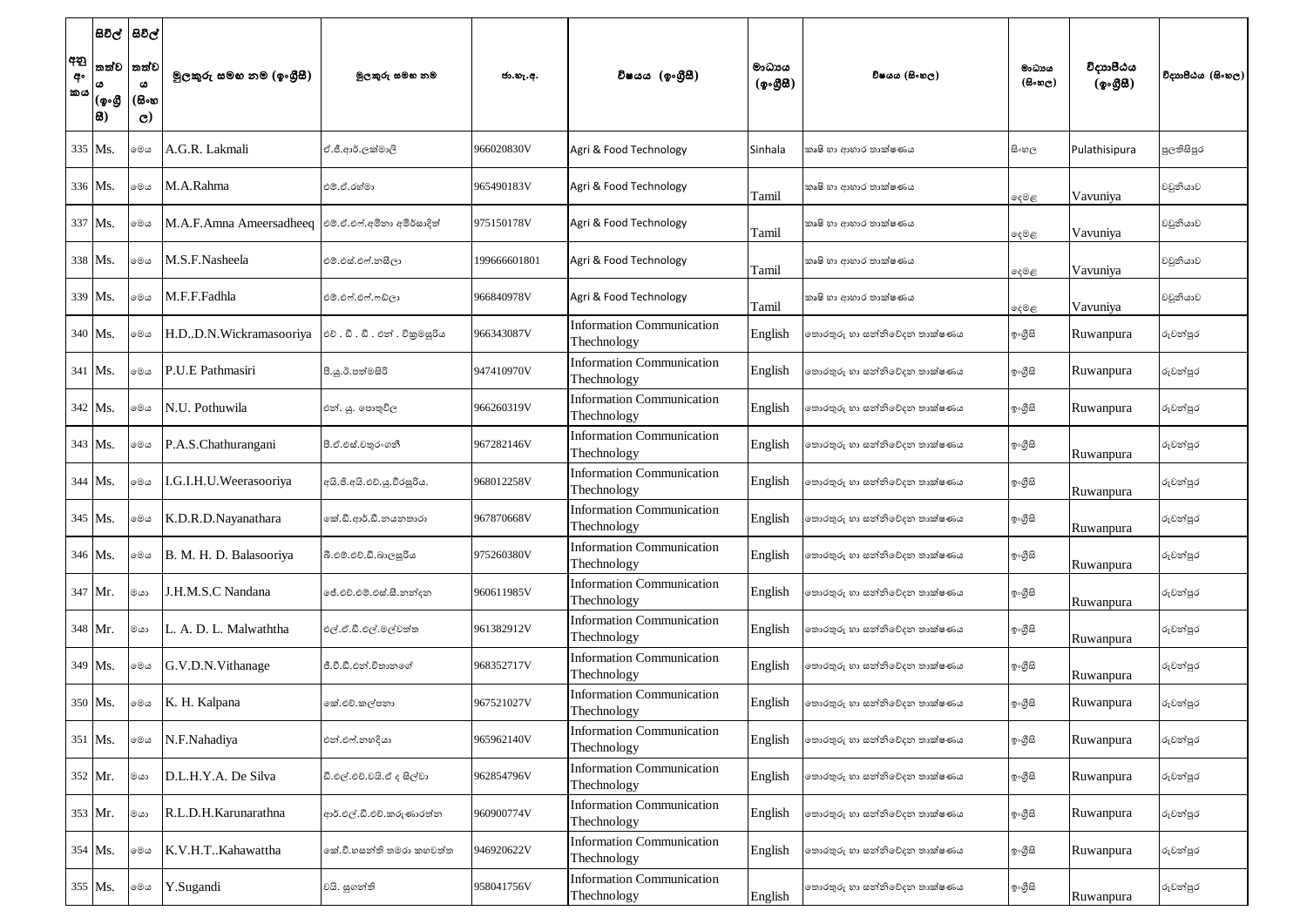|                  |                | සිවිල්  සිවිල්        |                          |                                                        |            |                          |                                                  |               |                                    |                       |                   |
|------------------|----------------|-----------------------|--------------------------|--------------------------------------------------------|------------|--------------------------|--------------------------------------------------|---------------|------------------------------------|-----------------------|-------------------|
| අනු<br>අං<br> කය |                | තත්ව  තත්ව<br>ය       | මූලකුරු සමහ නම (ඉංගුීසී) | මූලකුරු සමහ නම                                         | ජා.හැ.අ.   | විෂයය (ඉංගීසී)           | මාධායය<br>$(\phi \circ \mathcal{B} \mathcal{B})$ | විෂයය (සිංහල) | මාධාය<br>$(\theta \circ \omega_C)$ | විදාහපීඨය<br>(ඉංගීසී) | විදාහපීඨය (සිංහල) |
|                  | (စွ•စ္တ<br> 8) | (සිංහ<br>$\mathbf{C}$ |                          |                                                        |            |                          |                                                  |               |                                    |                       |                   |
|                  | 356 Ms.        | මෙය                   | Hiththiya. R             | ආර්.හිත්තියා                                           | 967904686V | Second Language Tamil    |                                                  | දෙවනබස දෙමළ   |                                    | Mahaweli              | මහවැලි            |
|                  | 357 Ms.        | මෙය                   | S. Thawamani             | එස්.තවමනි                                              | 967453340V | Second Language Tamil    |                                                  | දෙවනබස දෙමළ   |                                    | Mahaweli              | මහවැලි            |
|                  | 358 Mr.        | මයා                   | Pathmananda M.K.R.K      | එම්.කේ.ආර්.කේ.පත්මානන්ද                                | 940621143V | Second Language Sinhala  |                                                  | දෙවනබස සිංහල  |                                    | Mahaweli              | මහවැලි            |
|                  | 359 Ms.        | මෙය                   | Rosayuru, H.N.T.         | එච්.එන්.ටී.රොසයුරු                                     | 965171754V | Second Language Sinhala  |                                                  | දෙවනබස සිංහල  |                                    | Mahaweli              | මහවැලි            |
|                  | 360 Ms.        | මෙය                   | Samaraweera, K.W.N.A.    | කේ.ඩබ්ලිව්.නදීෂා අවන්ති සමරවීර <mark>958004133V</mark> |            | Second Language Sinhala  |                                                  | දෙවනබස සිංහල  |                                    | Mahaweli              | මහවැලි            |
|                  | 361 Ms.        | මෙය                   | Jdayangani, P.D.N.R.     | පී.ඩී.නිම්මි රමේශිකා උදයංගනී                           | 957803890V | Second Language Sinhala  |                                                  | දෙවනබස සිංහල  |                                    | Mahaweli              | මහවැලි            |
|                  | 362 Ms.        | මෙය                   | Dehimaduwa, D.G.C.D      | ඩී.ජී.සී.ඩී.දෙහිමඩුව                                   | 945882255V | Second Language Sinhala  |                                                  | දෙවනබස සිංහල  |                                    | Mahaweli              | මහවැලි            |
|                  | 363 Ms.        | මෙය                   | Kumaree, W.W.G.C         | ඩබ්.ඩබ්.ජී.සි.කුමාරී                                   | 955770129V | Second Language Sinhala  |                                                  | දෙවනබස සිංහල  |                                    | Mahaweli              | මහවැලි            |
|                  | 364 Ms.        | මෙය                   | Dharshika.A.D            | ඒ.ඩී.ධර්ෂිකා                                           | 947943804V | Second Language Sinhala  |                                                  | දෙවනබස සිංහල  |                                    | Mahaweli              | මහවැලි            |
|                  | 365 Ms.        | මෙය                   | Disanayaka , D.M.H.D.    | ඩී.එම්.එච්.ඩී.දිසානායක                                 | 955722620V | Second Language Sinhala  |                                                  | දෙවනබස සිංහල  |                                    | Mahaweli              | මහවැලි            |
|                  | 366 Ms.        | මෙය                   | Jayamangala .J.N.S.      | ේ.එන්.එස්.ජයමංගල                                       | 957331009V | Second Language Sinhala  |                                                  | දෙවනබස සිංහල  |                                    | Mahaweli              | මහවැලි            |
|                  | 367 Ms.        | මෙය                   | Kawshalya, A.V.K.        | ඒ.වී.කේ.කෞශලාන                                         | 955153413V | Second Language Sinhala  |                                                  | දෙවනබස සිංහල  |                                    | Mahaweli              | මහවැලි            |
|                  | 368 Ms.        | මෙය                   | Kumari, K. R. A. J.      | කේ.ආර්.ඒ.ජේ.කුමාරි                                     | 965050779V | Second Language Sinhala  |                                                  | දෙවනබස සිංහල  |                                    | Mahaweli              | මහවැලි            |
|                  | 369 Ms.        | මෙය                   | J.K. Deepika             | ජී.කේ.දීපිකා                                           | 948122219V | Second Language Sinhala  |                                                  | දෙවනබස සිංහල  |                                    | Wayamba               | වයඹ               |
|                  | 370 Ms.        | මෙය                   | Thakshila, W.A.G.D       | ඩබ්.ඒ.ජී.ඩී.තක්ෂිලා                                    | 947273051V | Second Language Sinhala  |                                                  | දෙවනබස සිංහල  |                                    | Mahaweli              | මහවැලි            |
|                  | 371 Ms.        | මෙය                   | W.N.O. Wansingha         | ඩබ්ලිව්.එන්.ඕ.වනසිංහ                                   | 956041619V | Second Language Sinhala  |                                                  | දෙවනබස සිංහල  |                                    | Maharagama            | මහරගම             |
|                  | 372 Ms.        | මෙය                   | N.G.S.Saranga            | එන්.ජී.එස්.සාරංගා                                      | 946612464V | <b>Special Education</b> | Sinhala                                          | විශේෂ අධාහපනය | සිංහල                              | Maharagama            | මහරගම             |
|                  | 373 Ms.        | මෙය                   | A.A.D.T.Amarasooriya     | ඒ.ඒ.ඩ්.ටී.අමරසුරිය                                     | 957103170V | <b>Special Education</b> | Sinhala                                          | විශේෂ අධාහපනය | සි∘හල                              | Maharagama            | මහරගම             |
|                  | 374 Ms.        | මෙය                   | T.N.C.Wickramasinghe     | ටී.එන්.සී.විකුමසිංහ                                    | 958281293V | Special Education        | Sinhala                                          | විශේෂ අධාහපනය | සි∘හල                              | Maharagama            | මහරගම             |
|                  | 375 Ms.        | මෙය                   | R.M.T.S.Thilakarathna    | ආර්.එම්.ටී.එස්.තිලකරත්න                                | 965351485V | <b>Special Education</b> | Sinhala                                          | විශේෂ අධාහපනය | සිංහල                              | Maharagama            | මහරගම             |
|                  | 376 Ms.        | මෙය                   | G.Subashini              | ජි.සුභාෂිනි                                            | 946544345V | Special Education        | Tamil                                            | විශේෂ අධාහපනය | දෙමළ                               | Jaffna                | යාපනය             |